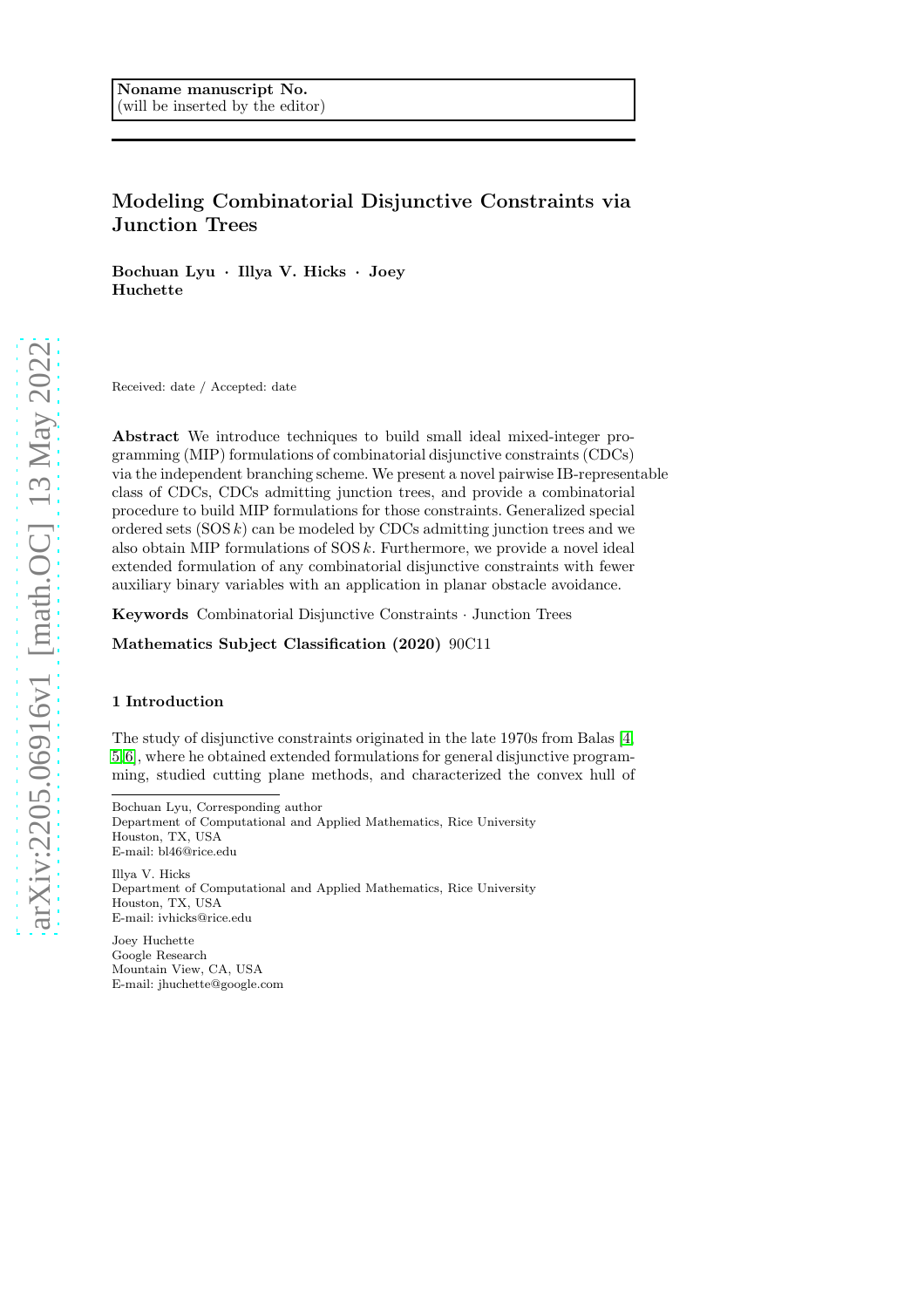feasible points. Thereafter, modeling disjunctive constraints [\[5\]](#page-24-1) has become an important topic in mixed-integer programming (MIP) with numerous applications, such as chemical engineering [\[9,](#page-24-3)[23,](#page-24-4)[34\]](#page-25-0), robotics [\[14,](#page-24-5)[16,](#page-24-6)[26\]](#page-24-7), portfolio optimization [\[8,](#page-24-8)[13,](#page-24-9)[39\]](#page-25-1), and scheduling [\[3,](#page-24-10)[32\]](#page-25-2). A disjunctive constraint has the form of

<span id="page-1-2"></span>
$$
x \in \bigcup_{i=1}^{d} P^i,\tag{1}
$$

where each  $P<sup>i</sup>$  is a polyhedron. In our work, we focus on the case where each is bounded, i.e. a polytope. Then, each  $P<sup>i</sup>$  can also be expressed as the convex combination of the finite set of its extreme points  $V^i$  by the Minkowski-Weyl Theorem [\[28,](#page-25-3)[41\]](#page-25-4):

$$
P^i = \text{conv}(V^i) := \left\{ \sum_{v \in V^i} \lambda_v v : \sum_{v \in V^i} \lambda_v = 1, \lambda \ge 0 \right\}.
$$
 (2)

By only keeping the combinatorial structure in the disjunctive constraint, we can model the continuous variables  $\lambda$  on a collection of indices  $\mathcal{S}: \mathcal{S}$  :=  $\{S^i\}_{i=1}^d$  where each extreme points has a unique index and each  $S^i$  contains all indices of extreme points of P i . A *combinatorial disjunctive constraint* (CDC) represented by the sets  $\mathcal S$  is

<span id="page-1-0"></span>
$$
\lambda \in \text{CDC}(\mathcal{S}) := \bigcup_{S \in \mathcal{S}} Q(S),\tag{3}
$$

where  $Q(S) := \{ \lambda \in \mathbb{R}^J : \sum_{v \in J} \lambda = 1, \lambda_{J \setminus S} = 0, \lambda \ge 0 \}$  and  $J := \cup_{S \in \mathcal{S}} S$ . The collection of index sets  $S$  is *irredundant* if any two distinct sets in  $S$  are not subsets of each other.

There are several different approaches to model [\(3\)](#page-1-0). We say a MIP formulation for  $\text{CDC}(\mathcal{S})$  is *extended* if it requires auxiliary continuous variables other than λ. Otherwise, it is *non-extended*. Furthermore, a MIP formulation is *ideal* if each extreme point of its linear programming (LP) relaxation also satisfies the integrality conditions in the MIP formulation. An example of non-extended MIP formulation for  $CDC(S)$  [\[21,](#page-24-11)[36\]](#page-25-5) is

<span id="page-1-1"></span>
$$
\lambda_v \le \sum_{S \in \mathcal{S}: v \in S} z_S, \ \forall v \in J \tag{4a}
$$

$$
\sum_{S \in \mathcal{S}} z_S = 1, \qquad z\{0,1\}^\mathcal{S} \tag{4b}
$$

$$
\sum_{v \in J} \lambda = 1, \qquad \lambda \ge 0. \tag{4c}
$$

(4d)

However, it is not necessarily ideal. Another existing formulation for combinatorial disjunctive constraints is written down explicitly by Huchette and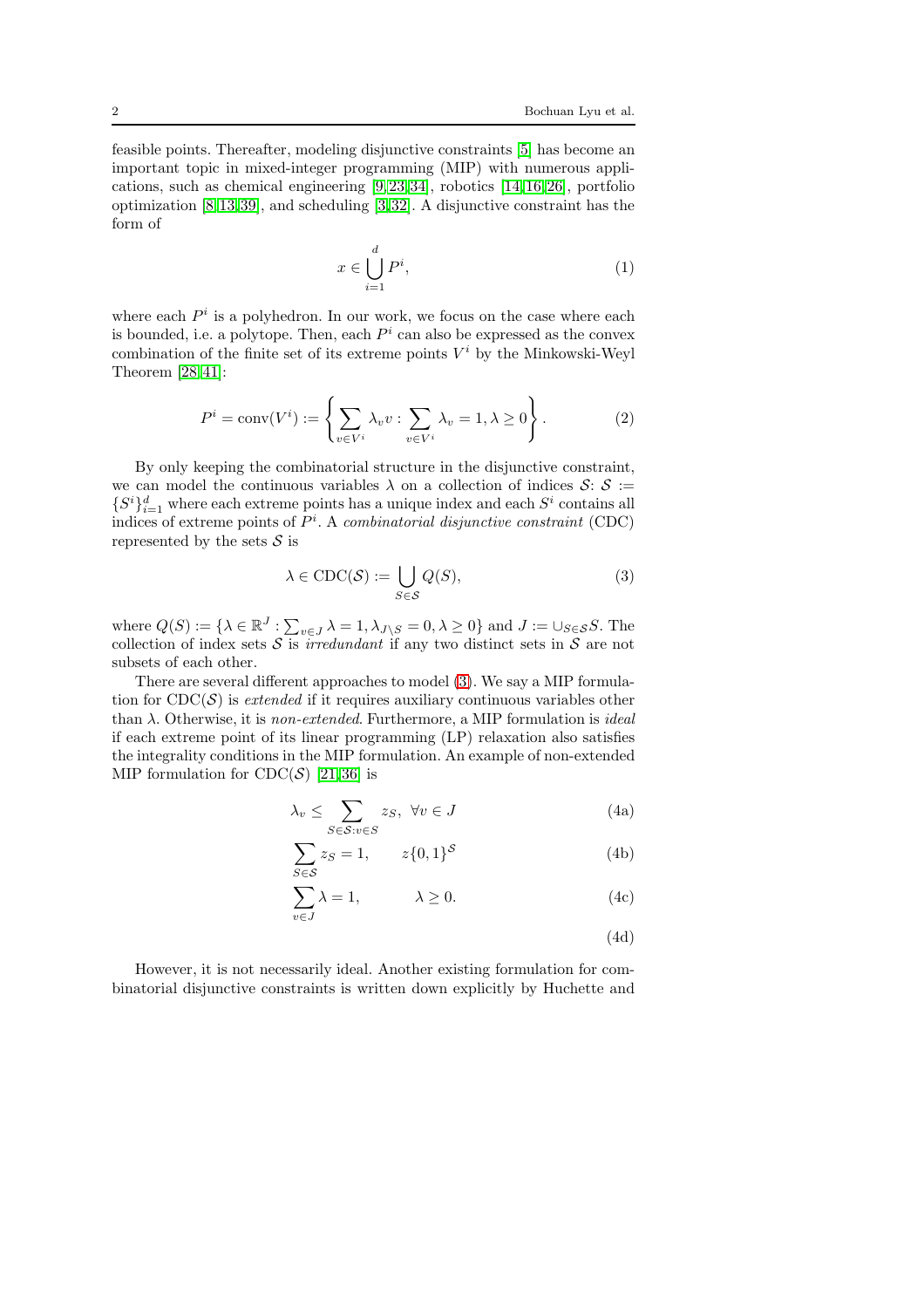<span id="page-2-1"></span>Vielma [\[20\]](#page-24-12) based on the idea of Jeroslow and Lowe [\[22\]](#page-24-13). A MIP formulation for  $CDC(S)$  can be written as

$$
\lambda_v = \sum_{S \in \mathcal{S}: v \in S} \gamma_v^S, \forall v \in J \tag{5a}
$$

$$
z_S = \sum_{v \in S} \gamma_v^S, \qquad \forall S \in \mathcal{S}
$$
 (5b)

$$
\sum z_S = 1
$$
 (5c)

$$
S \in \mathcal{S}
$$
  
\n
$$
\gamma^S \in \Delta^S, \qquad \forall S \in \mathcal{S}
$$
\n(5d)

$$
z \in \{0,1\}^{\mathcal{S}}.\tag{5e}
$$

It is ideal, but it also requires  $O(|\mathcal{S}||J|)$  auxiliary continuous variables besides  $O(|\mathcal{S}|)$  binary variables. As pointed out by Huchette and Vielma [\[21\]](#page-24-11), another ideal MIP formulation with fewer auxiliary binary variables can be obtained [\[37,](#page-25-6) Proposition 9.3]:

<span id="page-2-2"></span>
$$
\lambda_v = \sum_{S \in \mathcal{S}: v \in S} \gamma_v^S, \ \forall v \in J \tag{6a}
$$

$$
\sum_{S \in \mathcal{S}} \sum_{v \in S} \gamma_v^S = 1 \tag{6b}
$$

$$
\sum_{S \in \mathcal{S}} \sum_{v \in S} h^S \gamma_v^S = z \tag{6c}
$$

$$
\gamma^S \ge 0, \qquad \forall S \in \mathcal{S} \tag{6d}
$$

$$
z \in \{0,1\}^r,\tag{6e}
$$

where  $\{h^S\}_{S \in \mathcal{S}} \subseteq \{0,1\}^r$  are distinct binary vectors so the minimum value of r can be  $\lceil \log_2(|\mathcal{S}|) \rceil$ .

Another generic approach to build MIP formulations for [\(3\)](#page-1-0) is the *independent branching* (IB) scheme framework introduced by Vielma and Nemhauser [\[40\]](#page-25-7) and generalized by Huchette and Vielma [\[21\]](#page-24-11). In this framework, we rewrite  $(3)$  as t intersections of k alternatives each:

<span id="page-2-0"></span>
$$
CDC(S) = \bigcap_{j=1}^{t} \left( \bigcup_{i=1}^{k} Q(L_i^j) \right).
$$
 (7)

When [\(3\)](#page-1-0) is *pairwise IB-representable*, i.e. it can be rewritten as the form in [\(7\)](#page-2-0) with  $k = 2$ , Vielma and Nemhauser [\[40\]](#page-25-7) provide a ideal, non-extended formulation for [\(3\)](#page-1-0). This  $k = 2$  IB-scheme framework can provide more computationally efficient MIP formulations of pairwise IB-representable CDC in [\(3\)](#page-1-0) than either [\(4\)](#page-1-1) and [\(5\)](#page-2-1). The next natural question is how to build ideal and non-extended MIP formulations where the numbers of binary variables and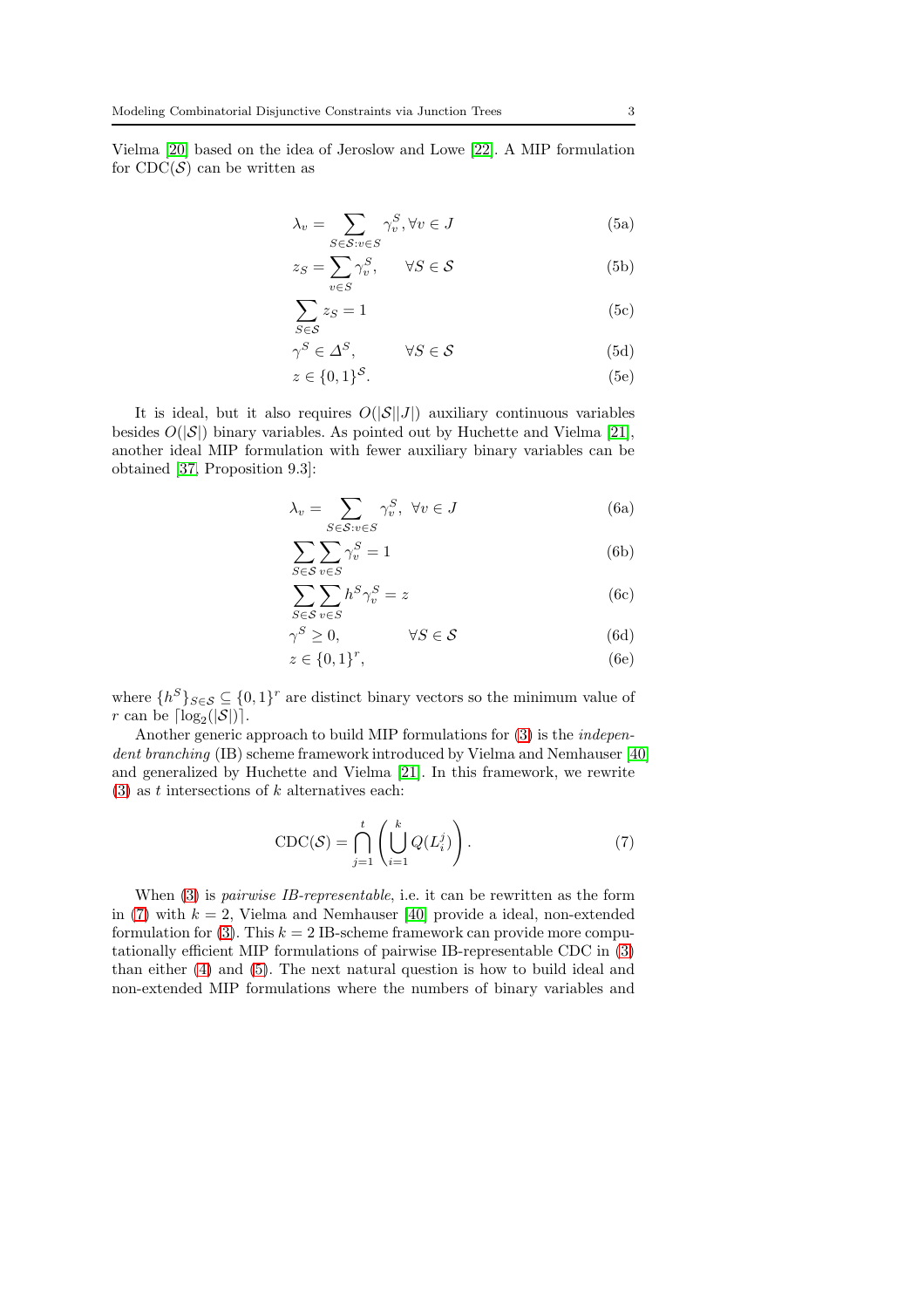constraints can be minimized. Huchette and Vielma [\[21\]](#page-24-11) show that both quatities are  $O(t)$  with the depth t in [\(7\)](#page-2-0) and solving minimum depth t is equivalent to finding a minimum biclique cover on the associated conflict graph.

However, solving the minimum biclique cover problem (MBCP) is a wellknown NP-complete problem on general simple graphs [\[31\]](#page-25-8) and even on chordal bipartite graphs [\[30\]](#page-25-9). MBCP is also not approximable in polynomial time to less than  $O(|V|^{1-\epsilon})$  or  $O(|E|^{1/2-\epsilon})$  factor for any  $\epsilon > 0$  unless  $P = NP$  [\[12\]](#page-24-14). Despite the hardness of solving MBCP on the general graphs, the biclique cover number of some well-structured graphs are known, such as complete graphs, 2n-vertex crown graphs [\[11\]](#page-24-15), and grid graphs [\[19\]](#page-24-16). Furthermore, some polynomial-time solutions are developed by focusing on specific types of graphs, like C4-free graphs [\[30\]](#page-25-9), and domino-free graphs [\[2\]](#page-23-0). Although many pairwise IB-representable CDCs have logarithmic-sized MIP formulations, there are no theoretical guarantees that the number of binary variables in MIP formulations provided by pairwise IB-scheme is upper bounded by  $|\mathcal{S}|^1$  $|\mathcal{S}|^1$ . This motivates us to focus on a specific class of pairwise IB-representable combinatorial disjunctive constraints and to design a heuristic for MBCP on graphs associated with those constraints.

We are particularly interested in a class of pairwise IB-representable disjunctive constraints: Special Ordered Set (SOS) constraints first introduced by Beale and Tomlin [\[7\]](#page-24-17). The two standard SOS constraints are SOS 1: a constraint for a set of non-negative variables such that at most one variable can be nonzero; SOS 2: a constraint for a set of non-negative variables such that at most two consecutive variables can be nonzero. Formulations of SOS 1 and SOS 2 have been studied by many recent works: [\[1,](#page-23-1)[29,](#page-25-10)[38,](#page-25-11)[40\]](#page-25-7), who show that those formulations can be modeled by a logarithmic number of auxiliary binary variables. A generalization of  $SOS1$  and  $SOS2$  is  $SOSk$ , where at most k consecutive variables in the set can be nonzero [\[21\]](#page-24-11).

#### *Our contributions*

- 1. We prove that a combinatorial disjunctive constraint  $\text{CDC}(\mathcal{S})$  is pairwise IB-representable if it admits a *junction tree* (as defined to come in Section [3\)](#page-6-0), a particular graph decomposition know as a *junction tree*.
- 2. We can check whether a CDC admits a junction tree in time polynomial in  $|\mathcal{S}|$  and  $|J|$ .
- 3. We propose a polynomial-time approach to find an ideal mixed-integer programming formulation of  $CDC(S)$  admitting a junction tree by introducing at most  $|\mathcal{S}| - 1$  binary variables and  $2(|\mathcal{S}| - 1)$  constraints.
- 4. We provide an novel ideal, non-extended formulation of  $SOSk(N)$  with at most  $\lceil \log_2(N - k + 1) \rceil + k - 2$  auxiliary binary variables for integers  $N > k \geq 2$ , where N is the number of variables in the SOS k constraint. We show that this improves upon an existing bound [\[21\]](#page-24-11) for any such

<span id="page-3-0"></span><sup>&</sup>lt;sup>1</sup> The upper bounds of the size of minimum biclique cover of a conflict graph with  $n :=$  $|\bigcup_{S \in \mathcal{S}} S|$  vertices are the vertex cover number and  $n - \lfloor \log_2(n) \rfloor + 1$  [\[35\]](#page-25-12); Neither quantity is upper bounded by  $|S|$ .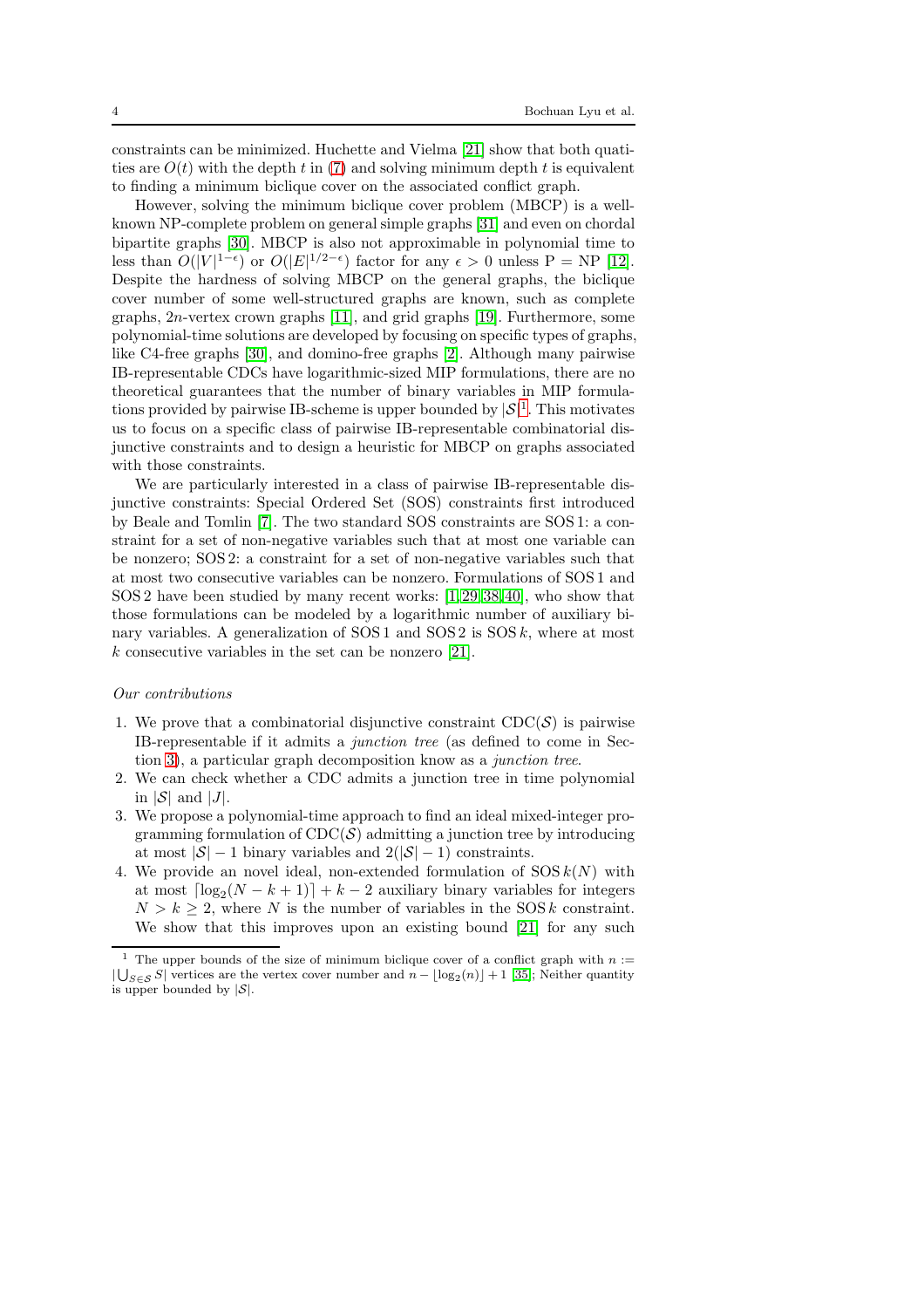values of  $N$  and  $k$ . Furthermore, if we make an additional assumption that  $k > C \lceil \log_2(N) \rceil$  for some  $C > \frac{1}{2}$ , then the number of binary variables needed by our new formulation is at most  $\frac{C+1}{3C}$  of the number required by the existing formulation in [\[21\]](#page-24-11).

5. We present a novel ideal extended formulation based on a junction tree of any CDC. In other words, we can transfer any  $\text{CDC}(\mathcal{S})$  into one admitting a junction tree with a cost of introducing additional continuous variables no more than  $\sum_{S \in \mathcal{S}} |S| - |\bigcup_{S \in \mathcal{S}} S|$ . We show this new formulation uses fewer auxiliary continuous variables in the planar obstacle avoidance application than the existing formulation [\(6\)](#page-2-2).

Recently, Kis and Horváth  $[24]$  also study the MIP formulation of disjunctive constraints admitting a network representation that is parallel to our study, where they discover many non-trivial facet-defining inequalities for SOS 2 and SOS k. Consider SOS k on variables  $\lambda \in \mathbb{R}^N$  such that  $\sum_{i=1}^N \lambda_i = 1$ ,  $\lambda \geq 0$ , and  $\lambda$  has at most k consecutive non-zero components. They write down a valid but not necessarily ideal MIP formulation:

<span id="page-4-0"></span>
$$
\lambda_j - \sum_{i=\max\{j-k+1,1\}}^j z_i \le 0, \qquad j=1,\ldots,N,
$$
 (8a)

$$
\sum_{j=1}^{N} \lambda_j = 1,\tag{8b}
$$

$$
\sum_{i=1}^{N-k+1} z_i = 1,\t\t(8c)
$$

$$
\lambda \ge 0, z \in \{0, 1\}^N. \tag{8d}
$$

Then, they observe a set of non-trivial facets for [\(8\)](#page-4-0) from a corresponding network representation  $[24]$ . We observe that there are N binary variables in [\(8\)](#page-4-0), whereas we provide an ideal and non-extended MIP formulation with  $\lceil \log_2(N - k + 1) \rceil + k - 2$  binary variables when  $N > k \geq 2$ .

### 2 Preliminaries

We first want to introduce some basic graph notations. A *simple graph* is a pair  $G := (V, E)$  where V is a finite set of vertices and  $E \subseteq \{uv : u, v \in$  $V, u \neq v$ . We use  $V(G)$  and  $E(G)$  to represent the vertex set and edge set of the graph G. A *subgraph*  $G' := (V', E')$  of G is a graph where  $V' \subseteq V$ and  $E' \subseteq \{uv \in E : u, v \in V'\}$ . An *induced subgraph* of G by only keeping vertices A is denoted as  $G(A) = (A, E_A)$ , where  $E_A = \{uv \in E : u, v \in A\}.$ A graph is a *cycle* if the vertices and edges are  $V = \{v_1, v_2, \dots, v_n\}$  and  $E =$  $\{v_1v_2, v_2v_3, \ldots, v_{n-1}v_n, v_nv_1\}$ . A graph is a *path* if the vertices and edges are  $V = \{v_1, v_2, \ldots, v_n\}$  and  $E = \{v_1v_2, v_2v_3, \ldots, v_{n-1}v_n\}$ . A graph  $G := (V, E)$ is *connected* if there exists a path between u and v for any  $u, v \in V$ . A graph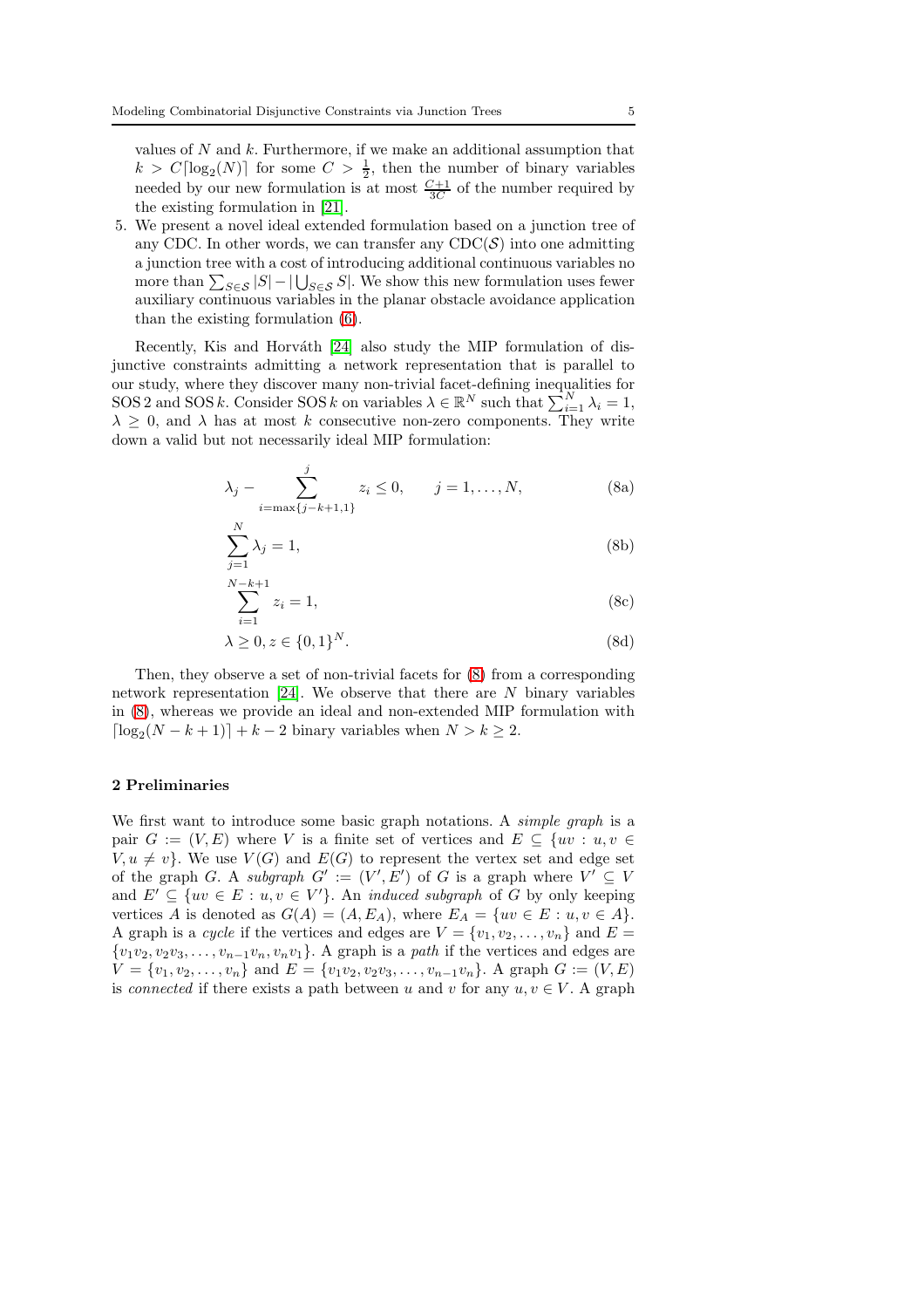is *tree* if it is connected and does not have any subgraph that is a cycle. A *spanning tree* of a graph G is a subgraph of G that is tree whose vertex set equals that of  $G$ . We refer readers to [\[10\]](#page-24-19) for further general graph theory background and definitions.

We then formally define pairwise IB-representable, infeasible sets and conflict graphs of CDC(S). Note that  $\mathbb{R}^N_{\geq 0} := \{x \in \mathbb{R}^N : x \geq 0\}, \llbracket N \rrbracket :=$  $\{1, 2, \ldots, N\}$ , and  $[\![N_1, N_2]\!] := \{N_1, \ldots, N_2\}$ . We denote that  $\Delta^N := \{\lambda \in$  $\mathbb{R}_{\geq 0}^N$  :  $\sum_{i=1}^N \lambda_i = 1$ } when N is a positive integer and  $\Delta^J := \{ \lambda \in \mathbb{R}_{\geq 0}^{|J|}$  $\mathbb{R}_{\geq 0}^N : \sum_{i=1}^N \lambda_i = 1$ } when N is a positive integer and  $\Delta^J := \{ \lambda \in \mathbb{R}_{\geq 0}^{|J|} : \sum_{j \in J} \lambda_j = 1 \}.$ 

Definition 1 (pairwise IB-representable) A combinatorial disjunctive constraint  $CDC(S)$  is *pairwise IB-representable* if it can be written as

$$
CDC(S) = \bigcap_{j=1}^{t} \left( Q(L^{j}) \bigcup Q(R^{j}) \right), \qquad (9)
$$

for some  $L^j, R^j \subseteq J$ . We denote that  $\{\{L^j, R^j\}\}_{j=1}^t$  is a *pairwise IB-scheme* for  $CDC(S)$ .

<span id="page-5-3"></span>Definition 2 (feasible and infeasible sets) A set  $S \subseteq J$  is a *feasible set* with respect to  $CDC(S)$  if  $S \subseteq T$  for some  $T \in S$ . It is an *infeasible set* otherwise. A *minimal infeasible set* is an infeasible set  $S \subseteq J$  such that any proper subset of  $S$  is a feasible set.

**Definition 3 (conflict graphs)** A *conflict graph* for a  $CDC(S)$  is denoted as  $G_{\mathcal{S}}^c := (J, \overline{E})$  with  $\overline{E} := \{ \{u, v\} \in J \times J : u \neq v, \{u, v\}$  is an infeasible set}.

<span id="page-5-2"></span>**Proposition 1 (Theorem 1** [\[21\]](#page-24-11)<sup>[2](#page-5-0)</sup>) *A pairwise IB-scheme exists for*  $\text{CDC}(\mathcal{S})$ *if and only if each minimal infeasible set has cardinality at most 2.*

<span id="page-5-1"></span>Proposition 2 (Theorem 4 [\[40\]](#page-25-7) and Proposition 2 [\[21\]](#page-24-11)) *Given a pairwise IB-scheme*  $\{\{L^j, R^j\}\}_{j=1}^t$  *for* CDC(S), the following is a ideal formula*tion for*  $\text{CDC}(\mathcal{S})$ : given  $\lambda \in \Delta^J$ ,

$$
\sum_{v \notin L^j} \lambda_v \le z_j, \qquad \sum_{v \notin R^j} \lambda_v \le 1 - z_j, \qquad z_j \in \{0, 1\}, \qquad \forall j \in [t].
$$

From Proposition [2,](#page-5-1) the size of the MIP formulation of  $\text{CDC}(\mathcal{S})$  obtained by a pairwise IB-scheme  $\{\{L^j, R^j\}\}_{j=1}^t$  is directly determined by t, i.e. the numbers of binary variables and constraints are both  $O(t)$ . Hence, the next natural question to building a small MIP formulation is how to obtain a pairwise IB scheme with the smallest depth  $t$ . Huchette and Vielma [\[21\]](#page-24-11) transfer this problem into a minimum biclique cover problem in the associated conflict graph.

<span id="page-5-0"></span><sup>&</sup>lt;sup>2</sup> We only consider the case when  $k = 2$  and we use minimal infeasible set directly without defining a hypergraph as in [\[21\]](#page-24-11).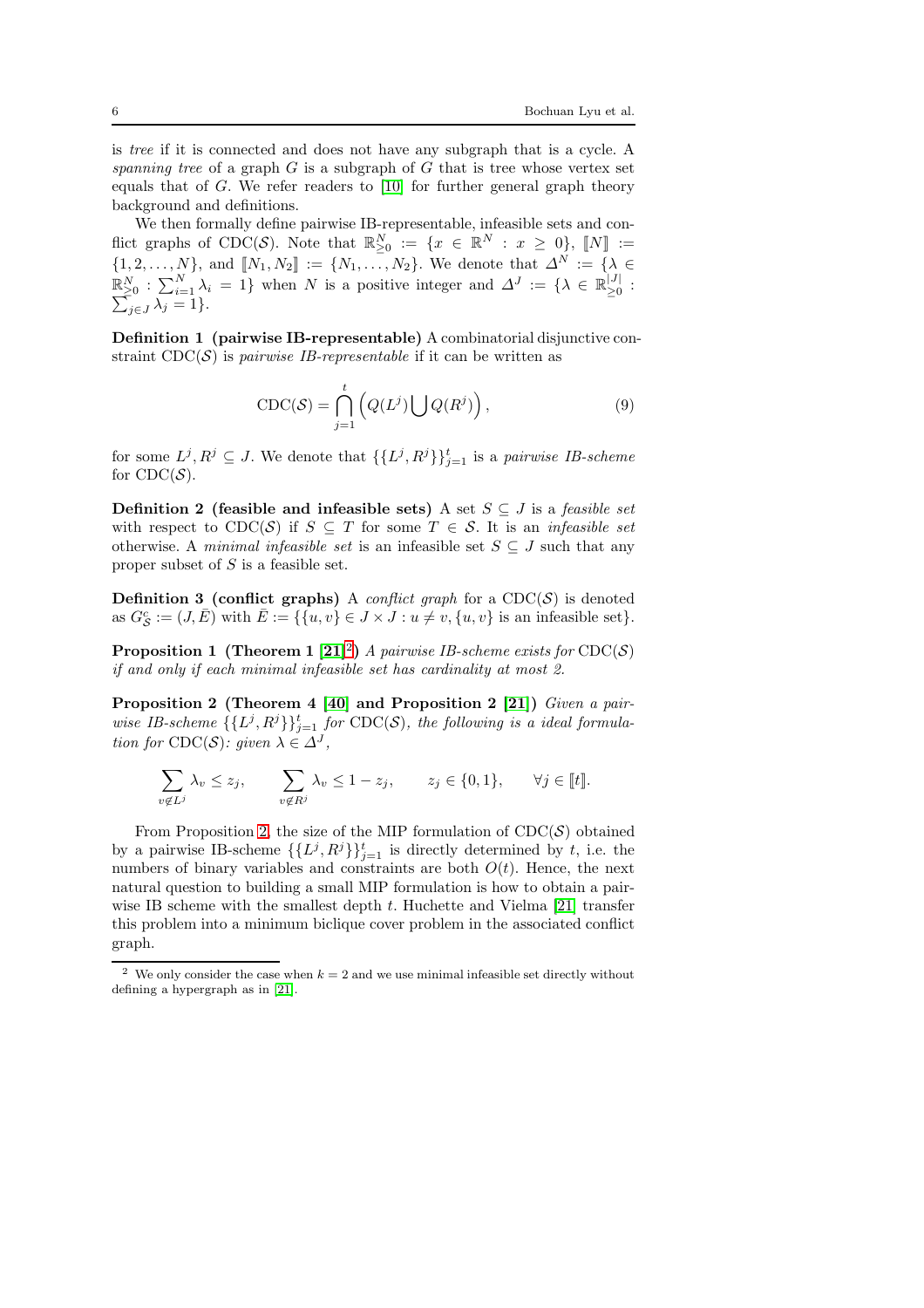Definition 4 (biclique covers) A *biclique* graph is a complete biparitite graph  $(A \cup B, A \times B)$ , which is denoted as  $\{A, B\}$ . A *biclique cover* of graph  $G = (J, E)$  is a collection of biclique subgraphs of G that covers the edge set E.

<span id="page-6-2"></span>**Proposition 3 (Theorem 3 [\[21\]](#page-24-11))** If  $\{\{A^j, B^j\}\}_{j=1}^t$  is a biclique cover of the *conflict graph*  $G_S^c$  *for a pairwise IB-representable*  $\text{CDC}(S)$ *, then a pairwise IBscheme of*  $\text{CDC}(\mathcal{S})$  *is given by*  $L^j = J \setminus A^j, R^j = J \setminus B^j, \forall j \in \llbracket t \rrbracket$ . On the other *hand, if*  $\{\{L^j, R^j\}\}_{j=1}^t$  *is a pairwise IB-scheme for* CDC(S)*, then a biclique cover of the conflict graph*  $G_S^c$  *is given by*  $A^j = J \setminus L^j$ ,  $B^j = J \setminus R^j$ ,  $\forall j \in [t]$ .

<span id="page-6-4"></span>**Corollary 1** Given a biclique cover  $\{\{A^j, B^j\}\}_{j=1}^t$  of the conflict graph  $G_S^c$ *for a pairwise IB-representable* CDC(S)*, the following is an ideal formulation for*  $\text{CDC}(\mathcal{S})$  *with*  $J := \bigcup_{S \in \mathcal{S}} S$ :

$$
\sum_{v \in A^j} \lambda_v \le z_j, \qquad \forall j \in [\![t]\!]
$$
\n(11a)

$$
\sum_{v \in B^j} \lambda_v \le 1 - z_j, \quad \forall j \in [\![t]\!]
$$
\n(11b)

$$
\lambda \in \Delta^J \tag{11c}
$$

$$
z_j \in \{0, 1\}, \qquad \forall j \in [\![t]\!]. \tag{11d}
$$

#### <span id="page-6-0"></span>3 Junction Trees and Pairwise IB-Representability

In this section, we introduce a new class of CDCs that is pairwise IB-representable: CDCs admitting junction trees.

Definition 5 ((complete) intersection graphs) The *(complete) intersection graph* of CDC(S) is denoted as  $\mathcal{K}_{\mathcal{S}} = (\mathcal{S}, \mathcal{E})$  where  $\mathcal{E} = \{S^1 S^2 : S^1, S^2 \in \mathcal{E} \}$ S}. The *middle set* of the edge  $S^1S^2$  is defined as  $mid(S^1S^2) := S^1 \cap S^2$ , and the *weight* is  $w(S^1S^2) := |\text{mid}(S^1S^2)|$ .

<span id="page-6-3"></span>**Definition 6 (junction trees)** A *junction tree* of  $CDC(S)$  is denoted as  $\mathcal{T}_{\mathcal{S}} = (\mathcal{S}, \mathcal{E})$ , where  $\mathcal{T}_{\mathcal{S}}$  is a tree and  $\mathcal{E}$  satisfies:

- For any  $S^1, S^2 \in \mathcal{S}$ , the unique path  $\mathcal P$  between  $S^1$  and  $S^2$  in  $\mathcal T_{\mathcal{S}}$  satisfies that  $S^1 \cap S^2 \subseteq S$  for any  $S \in V(\mathcal{P})$ , and  $S^1 \cap S^2 \subseteq \text{mid}(e)$  for any  $e \in E(\mathcal{P})$ .

We will say that  $CDC(S)$  admitting a junction tree if such a junction tree exists. We denote that  $w(G) := \sum_{e \in E(G)} w(e)$  for a graph G with weights on its edge set. We also define the distance between two spanning tree subgraph  $T_1, T_2$  of graph G to be dist $(T_1, T_2) := |E(T_1) \setminus E(T_2)| \equiv |E(T_2) \setminus E(T_1)|$ .

Note that a junction tree of  $CDC(S)$ ,  $\mathcal{T}_S$ , is a spanning tree subgraph of the intersection graph,  $\mathcal{K}_{\mathcal{S}}$ .

<span id="page-6-1"></span>In addition, We show that admitting a junction tree is a sufficient condition for  $\text{CDC}(\mathcal{S})$  to be pairwise IB-representable.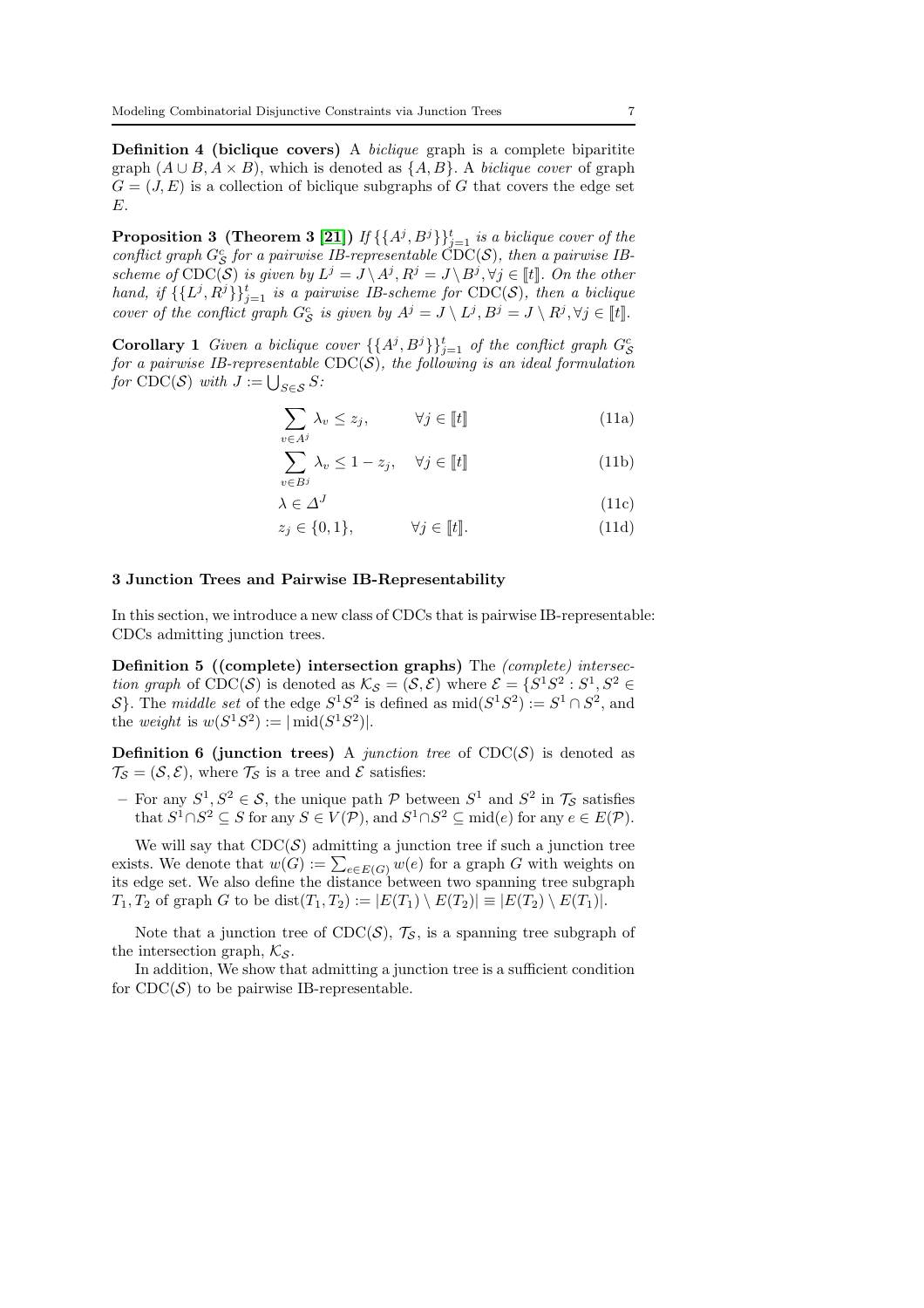**Theorem 1** If  $\text{CDC}(S)$  admits a junction tree  $\mathcal{T}_S$ , then  $\text{CDC}(S)$  is pairwise *IB-representable.*

*Proof* Assume that  $CDC(S)$  is not pairwise IB-representable. By Proposi-tion [1,](#page-5-2) there exists a minimal infeasible set  $S \subseteq J$  with cardinality greater than 2. Without loss of generality, assume that  $S = \{x_1, x_2, \ldots, x_k\}$  where  $k = |S|$  and  $k \geq 3$ . Since S is a minimal infeasible set, then  $S \setminus \{x_1\}, S \setminus \{x_2\}$ and  $S \setminus \{x_3\}$  are not infeasible sets. Thus, there exists some  $S^{x_1}, S^{x_2}, S^{x_3} \in S$ such that  $(S \setminus \{x_j\}) \subseteq S^{x_j}$ . By [\[10,](#page-24-19) Proposition 4.1]: in a tree, any two vertices are connected by exactly one path, there exists a vertex  $S^0$  in  $\mathcal{T}_{\mathcal{S}}$  such that it is on the paths between any two of  $S^{x_1}, S^{x_2}, S^{x_3}$ . By the existence of  $S^0$  and definition of junction trees,  $S \setminus \{x_i, x_j\} \subseteq S^0$  for all distinct  $i, j \in [3]$ . Hence,  $S \subseteq S^0$ , which is a contradiction. □

#### 4 When a Disjunctive Constraint Admits a Junction Tree

Theorem [1](#page-6-1) shows that CDC admitting a junction tree is pairwise IB-representable. Then, we can apply Proposition [3](#page-6-2) to construct a small MIP formulation by solving a minimum biclique cover problem on its conflict graph. We start by studying how to determine whether a CDC admits a junction tree.

<span id="page-7-0"></span>**Theorem 2** *A* CDC $(S)$  *admits a junction tree if and only if each maximum spanning tree* S *of the intersection graph*  $K_S$  *satisfies:* 

 $−$  *for each*  $e \in E(T)$  *and vertex sets*  $S_1$  *and*  $S_2$  *that form connected subgraphs*  $of \mathcal{T} \setminus e$ ,  $\bigcup_{S \in \mathcal{S}_1} S \cap \bigcup_{S \in \mathcal{S}_2} S \nsubseteq \text{mid}(e)$ .

**Corollary 2** Given an arbitrary  $S := \{S^i\}_{i=1}^d$  and  $n := \bigcup_{i=1}^d S^i$ , it is pos*sible to determine whether* CDC(S) *admits a junction tree in time polynomial in* d *and* n*.*

In order to prove Theorem [2,](#page-7-0) we first show that  $\mathcal T$  cannot be a junction tree of CDC(S) if  $\mathcal T$  is not a maximum spanning tree of  $\mathcal K_{\mathcal S}$  in Proposition [4.](#page-7-1) Then, we prove that  $CDC(S)$  admits a junction tree if and only if all maximum spanning trees of  $\mathcal{K}_{\mathcal{S}}$  are junctions trees of CDC( $\mathcal{S}$ ) in Proposition [5.](#page-9-0) Finally, we prove that a spanning tree  $\mathcal T$  of  $\mathcal K_{\mathcal S}$  is a junction tree of  $\text{CDC}(\mathcal S)$  if and only if each edge  $e$  in  $\mathcal T$  separates vertices into  $\mathcal S_1$  and  $\mathcal S_2$  such that  $(\bigcup_{S \in \mathcal S_1} S) \cap$  $(\bigcup_{S \in \mathcal{S}_2} S) \subseteq \text{mid}(e)$  in Proposition [6.](#page-9-1)

<span id="page-7-2"></span>Lemma 1 (Theorem 3-16 [\[18\]](#page-24-20)) *A spanning tree* T *of a weighted graph* G *is a maximum spanning tree if and only if there does not exist another spanning tree*  $T'$  *of*  $G$  *such that*  $w(T) < w(T')$  *and*  $dist(T, T') = 1$ *.* 

<span id="page-7-1"></span>**Proposition 4** *Given*  $CDC(S)$  *and its intersection graph*  $K_S$ *, any non-maximum spanning tree of*  $K_{\mathcal{S}}$  *cannot be a junction tree of*  $\text{CDC}(\mathcal{S})$ *.*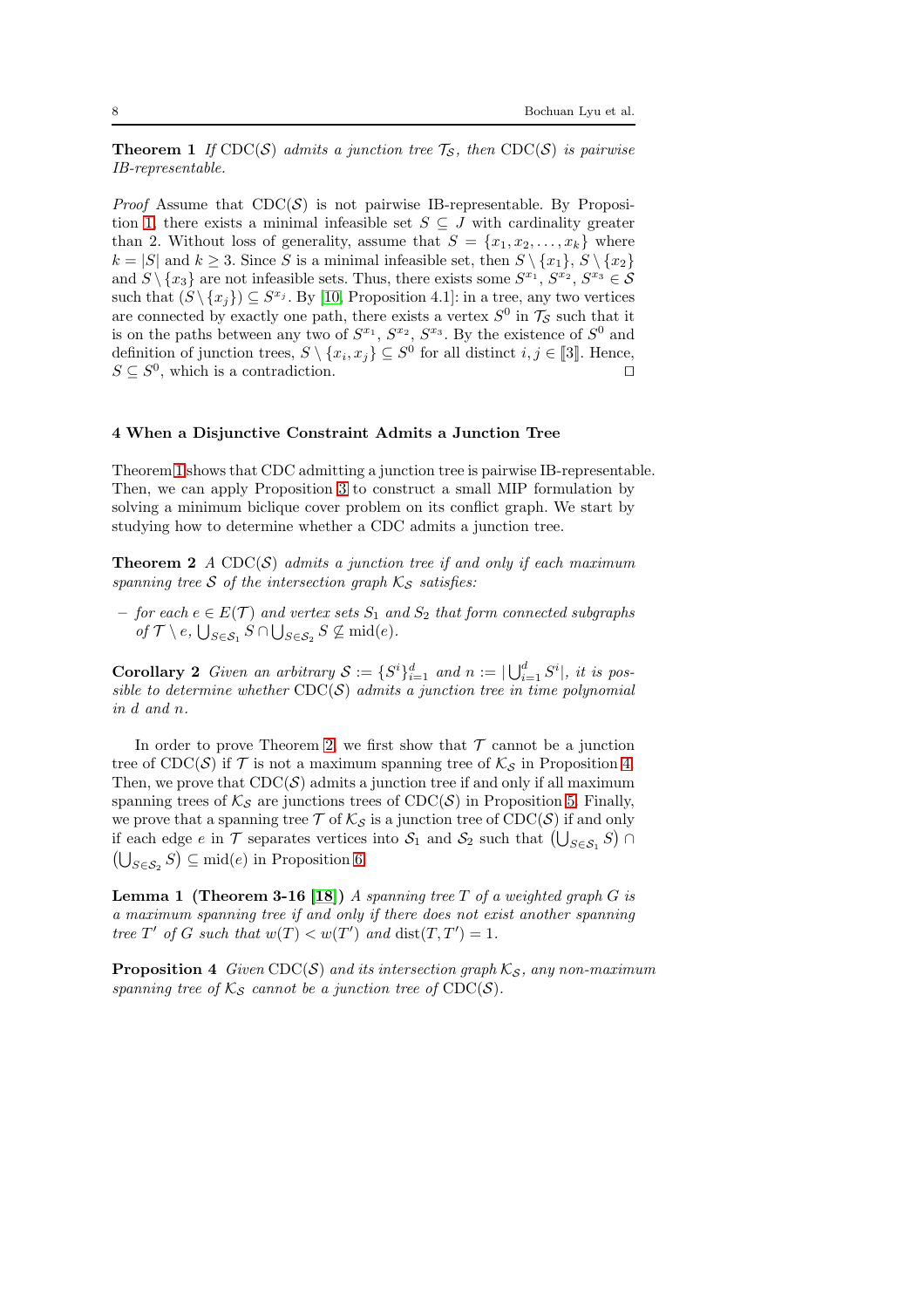*Proof* Let  $\mathcal T$  be an arbitrary spanning tree subgraph of  $\mathcal K_{\mathcal S}$  that is not maximum spanning tree. By Lemma [1,](#page-7-2) we know that there exists another spanning tree  $\mathcal{T}_1$  such that  $w(\mathcal{T}_1) > w(\mathcal{T})$  and  $dist(\mathcal{T}_1, \mathcal{T}) = 1$ . Thus, let the edge  $e_1 \in E(\mathcal{T}_1) \setminus E(\mathcal{T})$  and the endpoints of  $e_1$  to be  $S^1$  and  $S^2$ . Since  $\mathcal{T}$  is a tree, there exists a unique path subgraph,  $P$ , of  $T$  between  $S^1$  and  $S^2$ . Since  $dist(\mathcal{T}_1, \mathcal{T}) = 1$ , then the edge  $e \in E(\mathcal{T}) \setminus E(\mathcal{T}_1)$  is in  $\mathcal{P}$ . Since  $w(\mathcal{T}_1) > w(\mathcal{T})$ ,  $w(e_1) > w(e)$ . Then, there must exist  $x \in mid(e_1) := (S^1 \cap S^2)$  that is not in mid(e), which implies that  $\mathcal T$  is not a junction tree of CDC( $\mathcal S$ ) by Defini-tion [6.](#page-6-3)  $□$ 

Next, we want to show that  $CDC(S)$  admits a junction tree if and only if all maximum spanning trees of  $\mathcal{K}_{\mathcal{S}}$  are junctions trees of CDC(S). Lemma [2](#page-8-0) states that if  $\mathcal T$  is a junction tree of CDC( $\mathcal S$ ), then any maximum spanning tree subgraph of  $\mathcal{K}_{\mathcal{S}}$  such that its distance to  $\mathcal T$  is one is also a junction tree of CDC $(S)$ . Lemma [4](#page-8-1) states that, given two arbitrary maximum spanning tree subgraphs of  $\mathcal{K}_{\mathcal{S}}$ , there exists a sequence of maximum spanning tree subgraphs such that the distance between any two consecutive trees is one.

<span id="page-8-0"></span>**Lemma 2** *Given* CDC(S) *and its intersection graph*  $K_S$ *, let*  $\mathcal{T}_1$  *and*  $\mathcal{T}_2$  *be two maximum spanning tree subgraphs of*  $K_S$  *such that* dist $(\mathcal{T}_1, \mathcal{T}_2) = 1$ *. If*  $\mathcal{T}_1$  *is a junction tree of*  $CDC(S)$ *, then*  $\mathcal{T}_2$  *is a junction tree of*  $CDC(S)$  *as well.* 

*Proof* Let  $e_1$  and  $e_2$  be the edges in  $(E(\mathcal{T}_1) \setminus E(\mathcal{T}_2))$  and  $(E(\mathcal{T}_2) \setminus E(\mathcal{T}_1)),$ respectively. By adding  $e_2$  to  $\mathcal{T}_1$ , we can obtain a fundamental cycle  $\mathcal{C}$ , which contains both edges  $e_1$  and  $e_2$ . Since  $\mathcal{T}_1$  is a junction tree of CDC(S), then  $\text{mid}(e_2) \subseteq \text{mid}(e)$  for any  $e \in (E(\mathcal{C}) \setminus \{e_2\})$ . Since  $\mathcal{T}_2$  is also a maximum spanning tree, then  $w(e_2) \geq w(e)$  for any  $e \in (E(\mathcal{C}) \setminus \{e_2\})$ . (Otherwise, by removing  $e_2$  from and adding e to  $\mathcal{T}_2$ , we can obtain a new spanning tree with larger weights which is a contradiction.) Hence,  $\text{mid}(e_2) = \text{mid}(e)$  for any  $e \in (E(\mathcal{C}) \setminus \{e_2\})$ . Since  $e_1 \in \mathcal{C}$ , mid $(e_1) = \text{mid}(e_2) \subseteq S$  for any vertex  $S \in \mathcal{C}$ .

By removing  $e_1$  from  $\mathcal{T}_1$ , we can partition the vertices into sets  $\mathcal{S}_1$  and  $\mathcal{S}_2$ . For arbitrary distinct vertices  $S$  and  $S'$  in  $S_1$ , since the path between  $S$  and  $S'$  in  $\mathcal{T}_1$  and the path between those two vertices in  $\mathcal{T}_2$  are identical, there exists a path between S and S' in  $\mathcal{T}_2$  satisfying the second property of the junction tree. It follows the same manner for arbitrary distinct vertices  $S$  and S' in  $S_2$ . For arbitrary  $S \in S_1$  and  $S' \in S_2$ , let  $\mathcal{P}_1$  be the unique path between S and S' in  $\mathcal{T}_1$ . We construct the path  $\mathcal{P}_2$  as follows: Let  $S^1$  and  $S^2$  be the closest vertices to S and S' in  $\mathcal{P}_1$  respectively such that  $S^1$  and  $S^2$  are in C. Then, we can construct a path  $\mathcal{P}_2$  from S to  $S^1$  along  $\mathcal{P}_1$ ,  $S^1$  to  $S^2$  along the arc of C containing  $e_2$ , and then  $S^2$  to S' along  $\mathcal{P}_1$ . Then,  $\mathcal{P}_2$  is the unique path in  $\mathcal{T}_2$  between S and S'. Then, the edges  $E(\mathcal{P}_2) \setminus E(\mathcal{P}_1) \subseteq E(\mathcal{C})$ . Thus,  $mid(e) = mid(e_1)$  for any  $e \in E(\mathcal{P}_2) \setminus E(\mathcal{P}_1)$ . We can complete the proof since  $e_1 \in E(\mathcal{P}_1)$  and  $(S \cap S') \subseteq \text{mid}(e_1)$ .

<span id="page-8-2"></span><span id="page-8-1"></span>Lemma 3 (Corollary 1 [\[25\]](#page-24-21)) *Take two distinct maximum spanning trees* S *and* T *of a connected graph* G*. Let*  $s \in E(S) \setminus E(T)$ *. Then, there exists an*  $edge t \in E(T) \setminus E(S)$  *such that both*  $S + t - s$  *and*  $T + s - t$  *are maximum spanning trees.*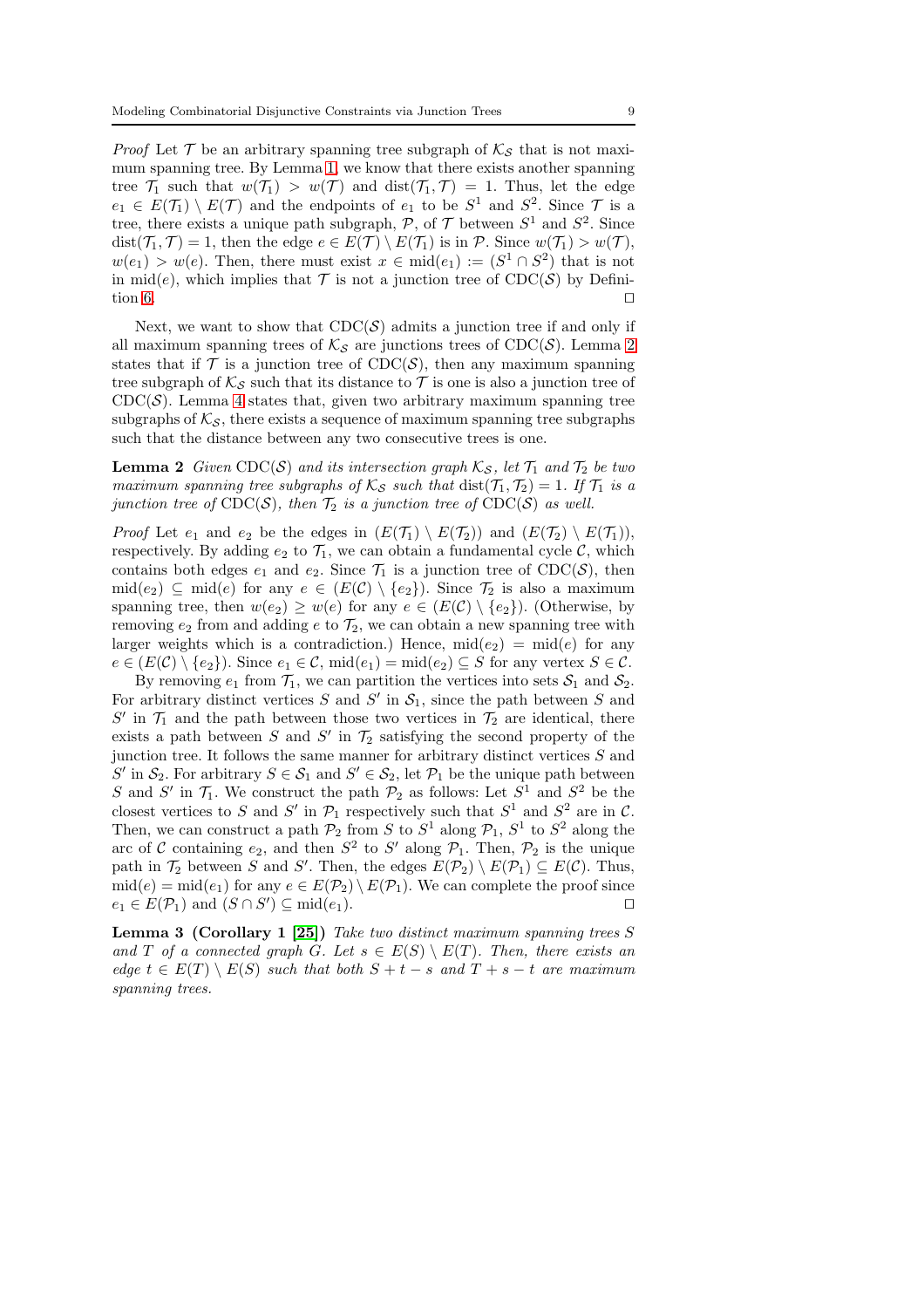Lemma 4 *Given a simple graph* G *and two arbitrary maximum spanning tree* subgraphs: T and T', there exists a sequence of maximum spanning tree sub $graphs \{T_i\}_{i=0}^k \text{ such that } T_0 = T, T_k = T', \text{ and } \text{dist}(T_{i-1}, T_i) = 1 \text{ for all }$  $i \in \llbracket k \rrbracket$ .

*Proof* It is a direct result from Lemma [3.](#page-8-2) □

<span id="page-9-0"></span>Note that  $k$  might be 0, in which case the statement in Lemma [4](#page-8-1) holds trivially.

**Proposition 5** Given CDC(S) and its intersection graph  $K_S$ , CDC(S) ad*mits a junction tree if and only if all maximum spanning trees of*  $K_S$  *are junctions trees of*  $CDC(S)$ *.* 

*Proof* The backward direction is trivial. If all maximum spanning trees of  $\mathcal{K}_{\mathcal{S}}$ are junction trees, then  $\text{CDC}(\mathcal{S})$  admits a junction tree.

For the forward direction, suppose that  $CDC(S)$  admits a junction tree. Then, by Proposition [4,](#page-7-1) we know that there exists a maximum spanning tree,  $\mathcal{T}$ , of  $\mathcal{K}_{\mathcal{S}}$  that is a junction tree. Let  $\mathcal{T}'$  be an arbitrary maximum spanning tree of  $K_{\mathcal{S}}$ . By Lemma [4,](#page-8-1) there exists a sequence of maximum spanning tree subgraphs  $\{\mathcal{T}_i\}_{i=0}^k$  such that  $\mathcal{T}_0 = \mathcal{T}, \mathcal{T}_k = \mathcal{T}'$ , and  $dist(\mathcal{T}_{i-1}, \mathcal{T}_i) = 1$  for all  $i \in \llbracket k \rrbracket$ . Since  $\mathcal T$  is a junction tree,  $\mathcal T_i$  is a junction tree for all  $i \in \llbracket k \rrbracket$  by Lemma [2.](#page-8-0) Hence,  $\mathcal{T}'$  is a junction tree of  $\text{CDC}(\mathcal{S})$  and all maximum spanning trees of  $\mathcal{K}_{\mathcal{S}}$  are junction trees of CDC( $\mathcal{S}$ ). □

<span id="page-9-1"></span>**Proposition 6** *A spanning tree*  $\mathcal{T}$  *of*  $\mathcal{K}_{\mathcal{S}}$  *is a junction tree of* CDC( $\mathcal{S}$ ) *if and only if each edge e in*  $\mathcal T$  *separates vertices into*  $\mathcal S_1$  *and*  $\mathcal S_2$  *such that*  $(\bigcup_{S \in \mathcal S_1} S) \cap$  $(\bigcup_{S \in \mathcal{S}_2} S) \subseteq \text{mid}(e).$ 

*Proof* In the forward direction, let  $\mathcal T$  be a junction tree. Given an edge  $e$  in T, the edge e can separate the vertices into  $S_1$  and  $S_2$ . For any  $S^1 \in S_1$  and  $S^2 \in \mathcal{S}_2$ , the edge e is on the unique path between  $S^1$  and  $S^2$  in  $\mathcal{T}$ . Thus, by the definition of junction tree in Definition [6,](#page-6-3)  $S^1 \cap S^2 \subseteq \text{mid}(e)$ . Hence,  $(\bigcup_{S \in \mathcal{S}_1} S) \cap (\bigcup_{S \in \mathcal{S}_2} S) \subseteq \text{mid}(e)$  for any edge  $e$  in  $\mathcal{T}$ .

In the backward direction, we prove by the contrapositive statement. Assume that  $\mathcal T$  is not a junction tree of CDC( $\mathcal S$ ). Then, there exists  $S^1, S^2 \in \mathcal S$ and an edge e on the path between them such that  $S^1 \cap S^2 \nsubseteq \text{mid}(e)$ . Since  $\mathcal{T}_{\mathcal{S}}$  is a tree, then e can separate the vertices into  $\mathcal{S}_1$  and  $\mathcal{S}_2$  where  $S^1 \in \mathcal{S}_1$ and  $S^2 \in \mathcal{S}_2$ . Hence,  $(\bigcup_{S \in \mathcal{S}_1} S) \cap (\bigcup_{S \in \mathcal{S}_2} S) \nsubseteq \text{mid}(e)$ .

# 5 A Heuristic for Biclique Covers of Combinatorial Disjunctive Constraints with Junction Trees

In this section, we introduce a heuristic designed to produce small biclique covers of  $G_{\mathcal{S}}^c$ . The algorithm is composed of two parts: separation and merging. We focus on CDC(S) with a given junction tree  $\mathcal{T}_{\mathcal{S}}$ . In this way, CDC(S) is guaranteed to be pairwise IB-representable. The motivation for designing a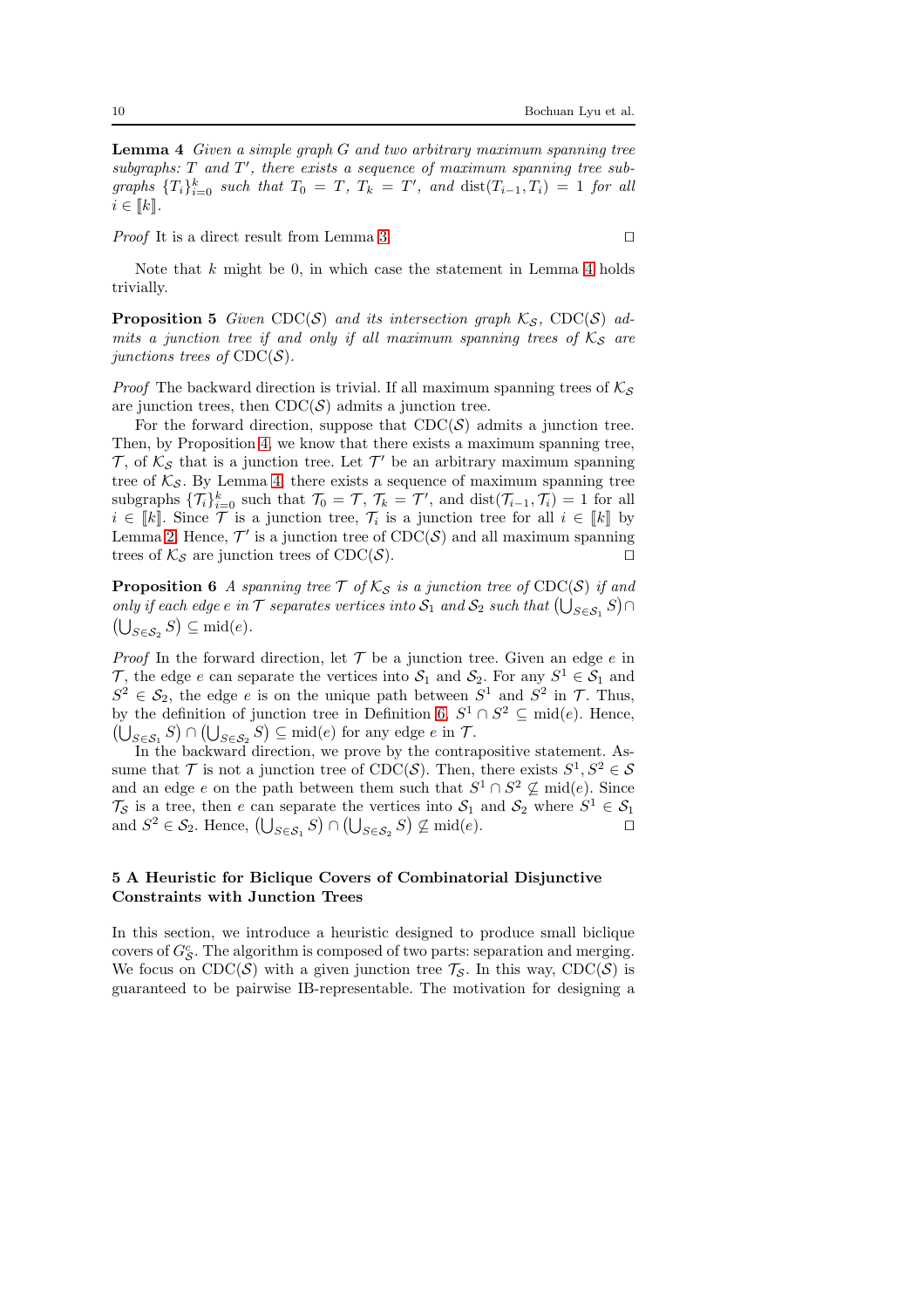"divide and conquer" algorithm is the simple observation that any biclique can naturally divide the minimum biclique cover problem into two subproblems, as shown in Proposition [7.](#page-10-0)

<span id="page-10-0"></span>**Proposition 7** *Given a graph*  $G := (V, \mathcal{E})$ *, let*  $\{A, B\}$  *be an arbitrary biclique subgraph of* G. Then,  $\mathcal{E} = E({A, B}) \cup E(G_A) \cup E(G_B)$ , where  $G_A := G(V \setminus A)$ *and*  $G_B := G(V \setminus B)$ *.* 

*Proof* Since  $\{A, B\}$ ,  $G_A$ ,  $G_B$  are all subgraphs of G, then  $E(\{A, B\}) \cup E(G_A) \cup$  $E(G_B) \subseteq \mathcal{E}.$ 

Given an arbitrary  $uv \in \mathcal{E}$ . If  $u, v \in (V \setminus B)$ ,  $uv \in E(G_B)$ . Similarly, if  $u, v \in (V \setminus A)$ ,  $uv \in E(G_A)$ . If  $u, v$  are in A and B, respectively, then  $uv \in E({A, B})$ . Thus,  $\mathcal{E} \subseteq E({A, B}) \cup E(G_A) \cup E(G_B)$ .

<span id="page-10-2"></span>Then, we can show that any edge in the junction tree can help us to find a biclique in the conflict graph of  $\text{CDC}(\mathcal{S})$ .

**Proposition 8** *Given* CDC(S) *and one of its junction trees*  $\mathcal{T}_{\mathcal{S}}$ *, any edge e of*  $\mathcal{T}_{\mathcal{S}}$  *can partition*  $\mathcal{S}$  *into*  $\mathcal{S}_1$  *and*  $\mathcal{S}_2$  *such that*  $\{\bigcup_{S \in \mathcal{S}_1} S \setminus \text{mid}(e), \bigcup_{S \in \mathcal{S}_2} S \setminus \text{mid}(e)\}$  $\text{mid}(e)$  *is a biclique of the conflict graph*  $G_{\mathcal{S}}^c$ .

*Proof* Since every edge in a tree is a cut,  $e$  can partition  $S$  into two sets of vertices,  $S_1$  and  $S_2$ , in  $\mathcal{T}_{\mathcal{S}}$ . Given an arbitrary  $u \in \bigcup_{S \in \mathcal{S}_1} S \setminus \text{mid}(e)$  and  $v \in \bigcup_{S \in \mathcal{S}_2} S \mid v$  (e), we want to prove that uv is an edge in the conflict graph  $G_{\mathcal{S}}^c$ . Equivalently, we need to prove that  $\{u, v\} \nsubseteq S$  for any  $S \in \mathcal{S}$ .

We know that  $v \in S^2$  for some  $S^2 \in \mathcal{S}_2$  and  $v \notin \text{mid}(e)$ . Given an arbitrary  $S^1 \in S_1$ , since there exists only one path between  $S^1$  and  $S^2$  in the junction tree  $\mathcal{T}_{\mathcal{S}}$ , then  $(S^1 \cap S^2) \subseteq \text{mid}(e)$ . Since  $v \notin \text{mid}(e)$ , then  $v \notin S^1$ . Thus,  $v \notin \bigcup_{S \in \mathcal{S}_1} S$ . Similarly,  $u \notin \bigcup_{S \in \mathcal{S}_2} S$ , which implies that there does not exist  $S \in \mathcal{S}$  such that  $\{u, v\} \in S$ . □

In Proposition [9](#page-10-1) and Proposition [10,](#page-11-0) we show that we only need to do the "divide and conquer" on the junction tree to find a biclique cover of the conflict graph of  $\text{CDC}(\mathcal{S})$ , which leads us to a separation subroutine in Algorithm [1.](#page-12-0)

<span id="page-10-1"></span>**Proposition 9** *Given* CDC( $S$ ) *and one of its junction trees*  $\mathcal{T}_S$ *, any edge e of*  $\mathcal{T}_{\mathcal{S}}$  *can partition vertices of*  $\mathcal{T}_{\mathcal{S}}$  *into*  $\mathcal{S}_1$  *and*  $\mathcal{S}_2$ *. Let*  $G_{\mathcal{S}_1}^c$  *be the conflict graph* of  $\text{CDC}(\mathcal{S}_1)$  and  $G_{\mathcal{S}_2}^c$  be the conflict graph of  $\text{CDC}(\mathcal{S}_2)$ . Then, the union of  $\{\bigcup_{S \in \mathcal{S}_1} S \setminus \text{mid}(e), \bigcup_{S \in \mathcal{S}_2} S \setminus \text{mid}(e)\}\$ and the biclique covers of  $G_{\mathcal{S}_1}^c$  and  $G_{\mathcal{S}_2}^c$ *is a biclique cover of*  $\tilde{G}_{\mathcal{S}}^c$ .

*Proof* Since  $\mathcal{T}_S$  is a tree, then each edge e of  $\mathcal{T}_S$  is an edge cut to partition the vertices into  $S_1$  and  $S_2$ . By Proposition [8,](#page-10-2) we know that  $\{A := \bigcup_{S \in S_1} S \setminus S\}$  $\text{mid}(e), B := \bigcup_{S \in \mathcal{S}_2} S \setminus \text{mid}(e) \}$  is a biclique subgraph of conflict graph  $G^c_{\mathcal{S}}$ . Let induced subgraphs  $G_A^c := G_S^c(V(G_S^c) \setminus A)$  and  $G_B^c := G_S^c(V(G_S^c) \setminus B)$ . By Proposition [7,](#page-10-0) we know that  $E(G_{\mathcal{S}}^c) = E({A, B}) \cup E(G_A^c) \cup E(G_B^c)$ . Hence, the union of  $\{A, B\}$  and any biclique covers of  $G_A^c$  and  $G_B^c$  is a biclique cover of  $G_{\mathcal{S}}^c$ .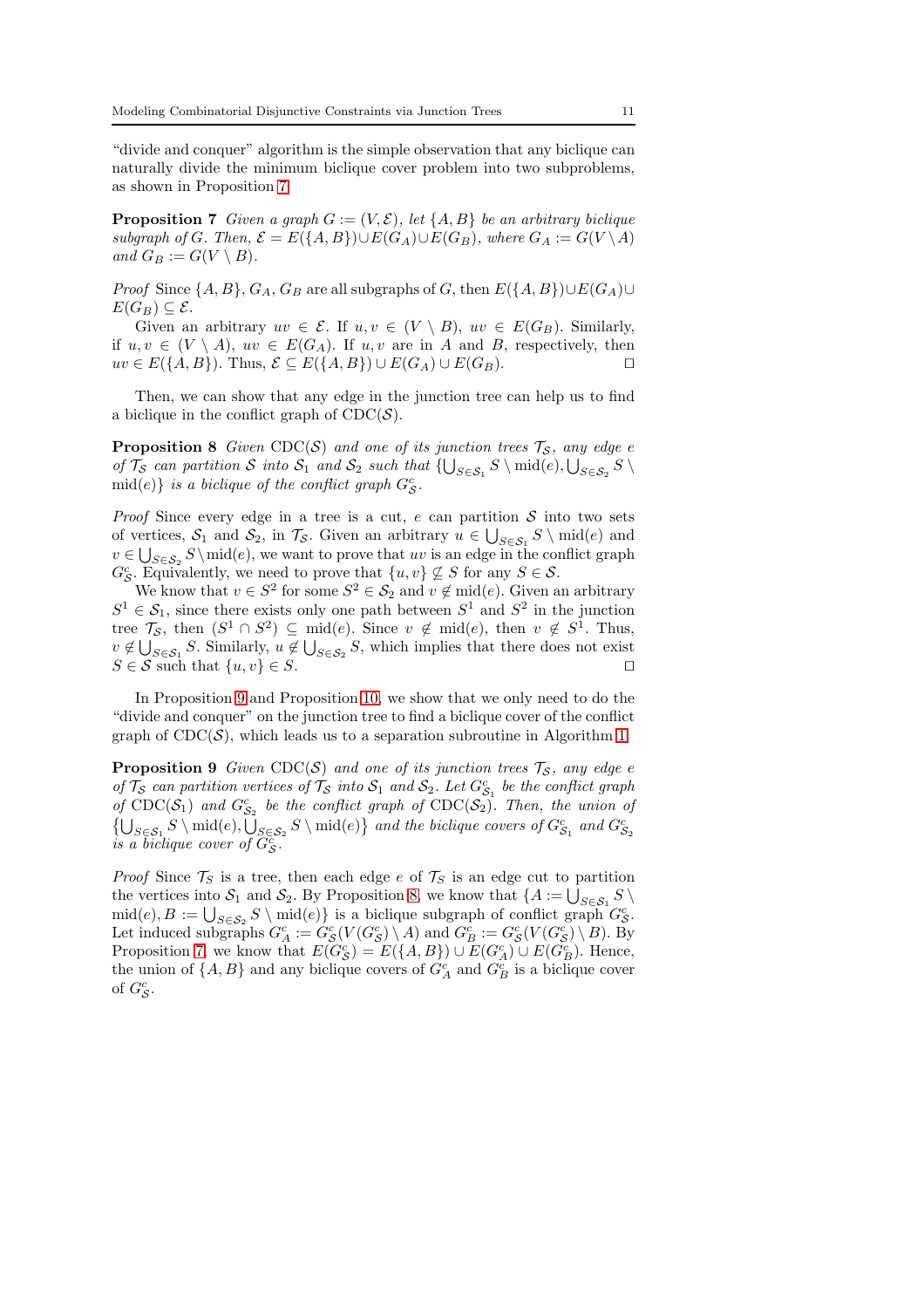The rest of the proof will show that  $G_A^c$  is the conflict graph of  $\text{CDC}(\mathcal{S}_2)$ ,  $G_{\mathcal{S}_2}^c$ . The proof that  $G_B^c$  is the conflict graph of  $\mathrm{CDC}(\mathcal{S}_1)$  follows the same manner.

Denote the vertices incident to  $e$  to be  $S^1 \in S_1$  and  $S^2 \in S_2$ . Then,  $S^1 \cap$  $S^2 = \text{mid}(e)$  by the definition of junction tree of CDC(S). Also,  $(\bigcup_{S \in S_1} S) \cap$  $(\bigcup_{S \in \mathcal{S}_2} S) = \text{mid}(e)$  because  $\mathcal{T}_{\mathcal{S}}$  is a tree. Hence,  $V(G_{\mathcal{S}}^c) \setminus A = \bigcup_{S \in \mathcal{S}_2} S$  and  $V(G_A^c) = V(G_{S_2}^c).$ 

Since  $G_A^c$  is a subgraph of  $G_S^c$ , an edge uv is in  $G_A^c$  if and only if  $\{u, v\} \notin S$ for all  $S \in \mathcal{S}$ . Similarly, an edge uv is in  $G_{\mathcal{S}_2}^c$  if and only if  $\{u, v\} \nsubseteq S$  for all  $S \in \mathcal{S}_2$ . Thus, it is not hard to see that  $E(\tilde{G}_A^c) \subseteq E(G_{\mathcal{S}_2}^c)$ .

In the other direction, we know that  $\{u, v\} \nsubseteq S$  for all  $S \in \mathcal{S}_2$ . We want to show that  $\{u, v\} \nsubseteq S$  for all  $S \in S$  by contradiction. Assume that  $\{u, v\} \in S^0$ for some  $S^0 \in \mathcal{S}_1$ . Since  $u, v \in \bigcup_{S \in \mathcal{S}_2} S$ , u and v must be in mid(e) by the definition of junction tree of  $CDC(\tilde{S})$ . By the definition of mid(e), the vertex incident to e in  $S_2$  contains both u and v, which is a contradiction. Hence,  $E(G_{\mathcal{S}_2}^c) \subseteq E(G_{\mathcal{A}}^c)$  $L_A^c$ ).  $□$ 

<span id="page-11-0"></span>**Proposition 10** *Given* CDC(S) *and its junction tree*  $\mathcal{T}_s$ *, any edge e of*  $\mathcal{T}_s$ *can partition the tree into two subtrees*  $\mathcal{T}_1$  *and*  $\mathcal{T}_2$  *whose vertices are*  $\mathcal{S}_1$  *and*  $\mathcal{S}_2$ , respectively. Then,  $\mathcal{T}_1$  is a junction tree of  $\text{CDC}(\mathcal{S}_1)$  and  $\mathcal{T}_2$  is a junction *tree of*  $CDC(S_2)$ *.* 

*Proof* Given an arbitrary edge e in  $\mathcal{T}_{\mathcal{S}}$ , since  $\mathcal{T}_{\mathcal{S}}$  is a tree, edge e can partition the graph into two subtrees  $\mathcal{T}_1$  and  $\mathcal{T}_2$  where the vertices of two subtrees are  $S_1$  and  $S_2$ , respectively. It is sufficient to prove that  $\mathcal{T}_1$  is a junction tree of CDC( $S_1$ ). The proof that  $\mathcal{T}_2$  is a junction tree of CDC( $S_2$ ) follows the same manner.

For arbitrary distinct  $S, S' \in \mathcal{S}_1$ , there exists a unique path P between S and S' in  $\mathcal{T}_{\mathcal{S}}$ . Since  $\mathcal{T}_{\mathcal{S}}$  is a junction tree of  $\text{CDC}(\mathcal{S}), S \cap S' \subseteq \text{mid}(e')$  for any  $e' \in E(P)$  and  $S \cap S' \subseteq S''$  for any  $S'' \in V(P)$ . Because  $\mathcal{T}_1$  is a subtree of  $\mathcal{T}_S$ , P is also a path in  $\mathcal{T}_1$ . Hence, according to Definition [6](#page-6-3) (junction tree),  $\mathcal{T}_1$  is a junction tree of  $CDC(\mathcal{S}_1)$ . □

<span id="page-11-1"></span>**Theorem 3** *Suppose that the input of Algorithm [1](#page-12-0) is a junction tree of*  $CDC(S)$ *,*  $\mathcal{T}_{\mathcal{S}}$ *. Then, the output* bc = SEPARATION( $\mathcal{T}_{\mathcal{S}}$ ) *is a biclique cover of the conflict graph*  $G_S^c$  *with a size of at most*  $|S| - 1$ *.* 

*Proof* If the junction tree only has one vertex, then there is not any edge in the corresponding conflict graph. Thus, we do not need to add any biclique to the result. Implied by Proposition [9](#page-10-1) and Proposition [10,](#page-11-0) we know that the output bc is a biclique cover of  $G_{\mathcal{S}}^c$ . There are  $|\mathcal{S}| - 1$  edges in the junction tree  $\mathcal{T}_{\mathcal{S}}$  and we only add one biclique into the result when removing each edge in the junction tree. Thus, the size of bc is at most  $|S| - 1$ . □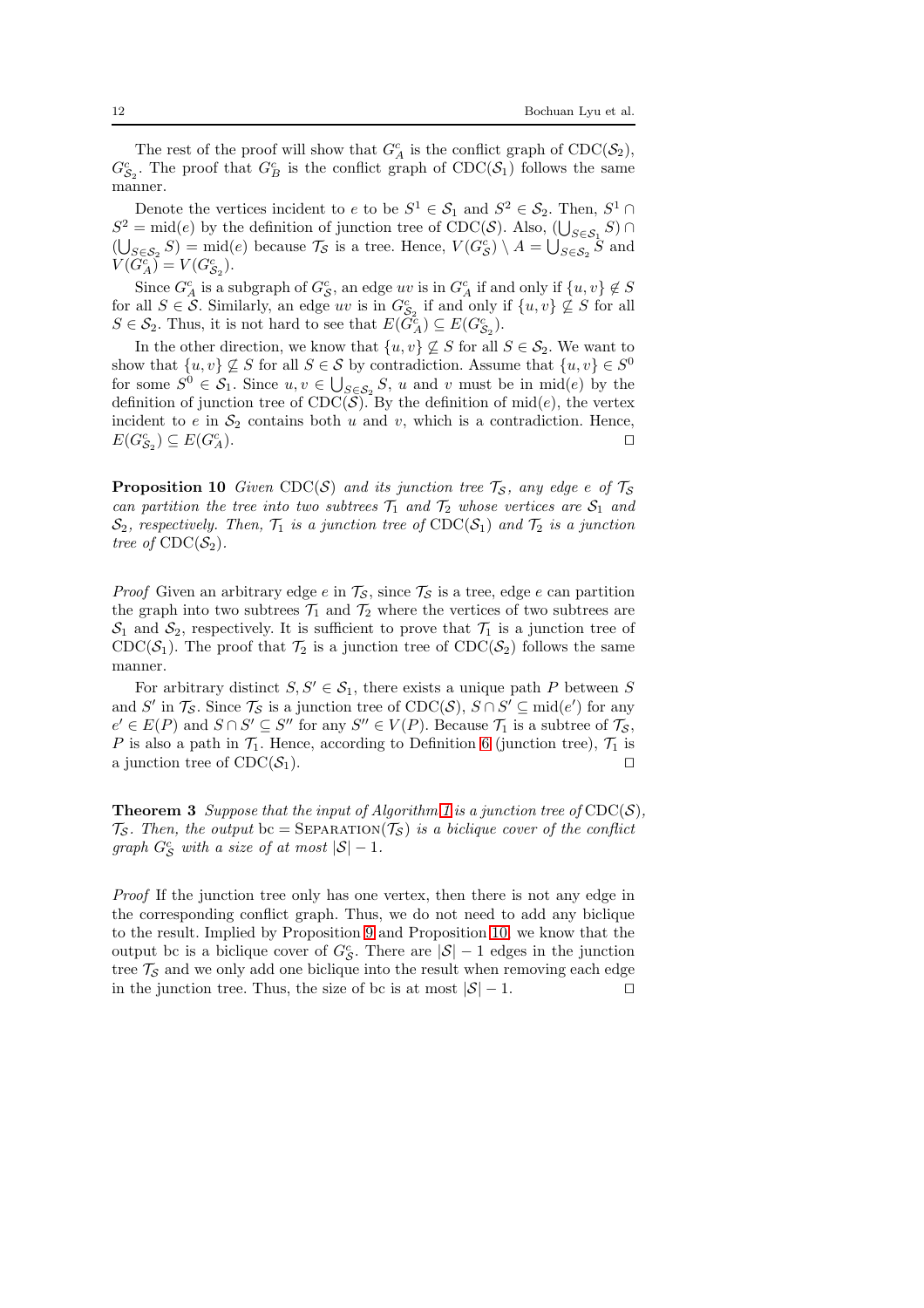#### <span id="page-12-0"></span>Algorithm 1 A separation subroutine.

1: **Input**: A junction tree  $\mathcal{T}_{\mathcal{S}}$  of  $\text{CDC}(\mathcal{S})$ . 2: **Output:** A tuple of bicliques bc :=  $({A^k, B^k})_k$  of the conflict graph  $G^c_{\mathcal{S}}$  of CDC( $\mathcal{S}$ ). 3: function SEPARATION( $\mathcal{T}_{\mathcal{S}}$ ) 4: if  $|V(\mathcal{T}_{\mathcal{S}})| \leq 1$  then<br>5: return (). return (). 6: end if 7: Find an edge e to cut  $\mathcal{T}_{\mathcal{S}}$  into two components  $\mathcal{T}_1$  and  $\mathcal{T}_2$  such that  $|V(\mathcal{T}_1) - V(\mathcal{T}_2)|$ is minimized.  $\triangleright$  It can be done by iterating all edges in  $\mathcal{T}_{\mathcal{S}}$ . 8:  $A := \bigcup_{S \in V(\mathcal{T}_1)} S \setminus \text{mid}(e); B := \bigcup_{S \in V(\mathcal{T}_2)} S \setminus \text{mid}(e).$ 9:  $bc_1 := \text{SEPARATION}(\mathcal{T}_1)$ ;  $bc_2 := \text{SEPARATION}(\mathcal{T}_2)$ . 10: Pop the first element of  $bc_1$  as  $b_1$  and pop the first element of  $bc_2$  as  $b_2$ . ⊳ If a set is (), the biclique popped is also (). 11: **return**  $({A, B}, b_1, b_2, bc_1 \ldots, bc_2 \ldots)$ .  $\triangleright$  Store the biclique by level order. 12: end function

Note that the decision of selecting edge  $e$  in Line [7](#page-11-1) of Algorithm [1](#page-12-0) was made due to simplicity, but it might not be the best possible choice; we leave that tuning to future work. Also note that  $bc_i \dots$  represents all the elements in  $bc_i$  for  $i \in \{1,2\}$  in Line [11](#page-11-1) of Algorithm [1.](#page-12-0)

<span id="page-12-1"></span>**Algorithm 2** Find a small biclique cover of  $G_{\mathcal{S}}^c$  in polynomial time.

1: **Input**: A junction tree  $\mathcal{T}_{\mathcal{S}}$  of CDC( $\mathcal{S}$ ) and conflict graph  $\mathcal{G}_{\mathcal{S}}^c$  of CDC( $\mathcal{S}$ ). 2: Output: A biclique cover  $\{\{A^k, B^k\}\}_k$  of the conflict graph  $G_S^c$ . 3: bc := SEPARATION( $\mathcal{T}_{\mathcal{S}}$ ). 4: bc<sub>merged</sub> :=  $()$ . 5: for  $k \in \mathbb{I}$  bc  $\mathbb{I}$  do 6: flag := True and  $\{A, B\} := \text{bc}[k]$ . 7: for  $\{A', B'\} \in$  bc<sub>merged</sub> do 8: **if**  $\{A' \cup A, B' \cup B\}$  is a biclique subgraph of  $G_S^c$  then 9: Replace  $\{A', B'\}$  with  $\{A' \cup A, B' \cup B\}$  in bc<sub>merged</sub> and set flag = False. 10: break 11: **else if**  $\{A' \cup B, B' \cup A\}$  is a biclique subgraph of  $G_{\mathcal{S}}^c$  **then** 12: Replace  $\{A', B'\}$  with  $\{A' \cup B, B' \cup A\}$  in bc<sub>merged</sub> and set flag = False. 13: break 14: end if 15: end for 16: if flag then 17: bc<sub>merged</sub> := (bc<sub>merged</sub> ...,  $\{A, B\}$ ).<br>18: **end if** end if 19: end for<br>20: return set( $bc_{merged}$ )  $\triangleright$ set(bc<sub>merged</sub>) converts the tuple to a set.

<span id="page-12-2"></span>**Theorem 4** Suppose  $d := |\mathcal{S}|$ ,  $n := |V(G_{\mathcal{S}}^c)| \equiv |\bigcup_{S \in \mathcal{S}} S|$ , and  $m := |E(G_{\mathcal{S}}^c)|$ ,  $Algorithm 2$  $Algorithm 2$  will return a biclique cover of the conflict graph  $G_S^c$  of  $CDC(S)$ *with size at most*  $d-1$  *in*  $O(d^3 + nd^2 + md^2)$  *time.* 

*Proof* Algorithm [1](#page-12-0) returns a biclique cover of the conflict graph  $G_{\mathcal{S}}^c$ . The operations from lines [5](#page-12-0) to [19](#page-12-0) of Algorithm [2](#page-12-1) only merge bicliques. Hence, Algo-rithm [2](#page-12-1) also returns a biclique cover with size at most  $d-1$ .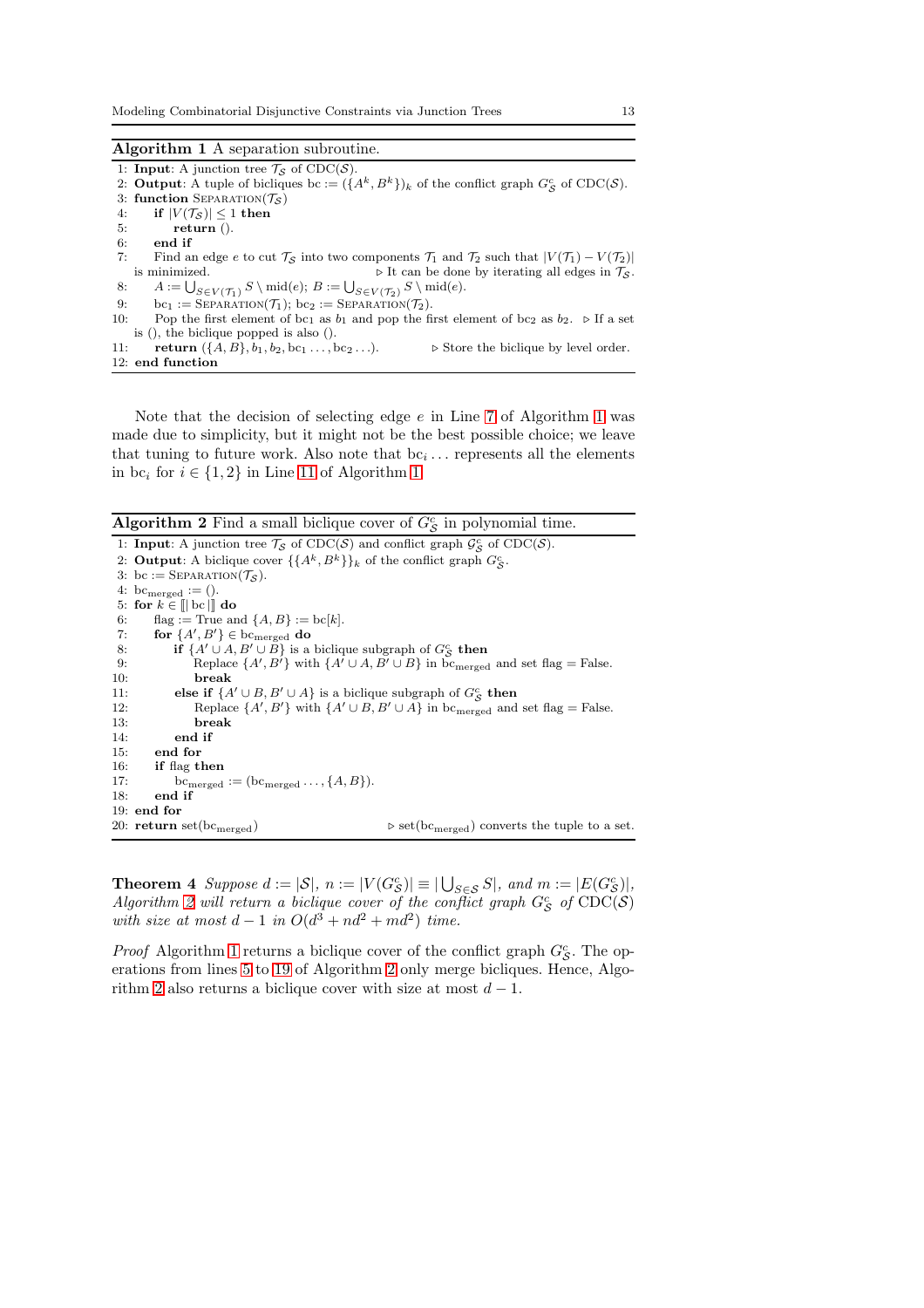Since each SEPARATION function removes an edge in  $\mathcal{T}_{\mathcal{S}}$  and there are only  $d-1$  edges in  $\mathcal{T}_{\mathcal{S}}$ , SEPARATION function is called at most  $d-1$  times. Creating bicliques in line [8](#page-11-1) of Algorithm [1](#page-12-0) requires  $O(dn)$  time. There are at most  $d-1$ edges and checking the numbers of vertices in two subtrees by each edge cut can be done in  $O(d)$  time. Thus, the computational time for SEPARATION( $\mathcal{G}_{\mathcal{S}}$ ) is  $O(d^2n + d^3)$ .

As proven in Theorem [3,](#page-11-1) the number of bicliques returned by SEPARATION( $\mathcal{T}_{\mathcal{S}}$ ) is at most  $d-1$ . Then, the number of iterations from lines [5](#page-12-0) to [19](#page-12-0) of Algo-rithm [2](#page-12-1) is  $O(d^2)$ . Furthermore, merging two bicliques requires  $O(n)$  time but checking whether a biclique is a subgraph of  $G_{\mathcal{S}}^c$  requires  $O(m)$  time. The total operation time from lines [5](#page-12-0) to [19](#page-12-0) of Algorithm [2](#page-12-1) is  $O(md^2)$  time. □

# 6 Combinatorial Disjunctive Constraints of Generalized Special Ordered Sets

In this section, we first formally define the generalized special ordered sets  $SOS k(N)$ . Each  $SOS k(N)$  contains N non-negative variables such that each variable has a unique order from 1 to  $N$ , at most  $k$  consecutive variables can be nonzero, and the total sum of N variables is 1.

Definition 7 (generalized special ordered sets) A *generalized special ordered set constraint* with two positive integers  $k \leq N$ :

$$
\lambda \in \text{SOS } k(N) := \bigcup_{i=1}^{N-k+1} \left\{ \lambda \in \Delta^N : \lambda_j = 0, \forall j \in \llbracket N \rrbracket \setminus \llbracket i, i+k-1 \rrbracket \right\}. \tag{12}
$$

Huchette and Vielma [\[21\]](#page-24-11) used the graph union construction to produce an IB-scheme for  $SOS(k(N))$  of depth  $\lceil \log_2(\lceil N/k \rceil - 1) \rceil + 3k$  with two positive integers  $N > k$ . We derive a better bound by apply Algorithm [2.](#page-12-1) Denote that diameter(S) = max{ $|s_1 - s_2|$ :  $\forall s_1, s_2 \in S$ } and dist $(A, B)$  = min{ $|u - v|$ :  $\forall u \in$  $A, v \in B$ . Note that the conflict graph of  $SOS k(N)$  is a graph with no edges when  $N = k$ , so its biclique cover number is 0. Also note that the conflict graph of  $SOS1(N)$  is a complete graph with N vertices. Its biclique cover number is  $\lceil \log_2(N) \rceil$  and the construction of such a biclique cover is simple. Hence we can focus on the case that  $N > k \geq 2$  without loss of generality. We first show that  $SOS k(N)$  admits a junction tree.

<span id="page-13-0"></span>**Proposition 11** *Given two positive integers*  $N > k$ *, then the combinatorial disjunctive constraint of*  $SOS k(N)$ ,  $CDC(S)$  *where*  $S = \{\llbracket i, i + k - 1 \rrbracket\}_{i=1}^{N-k+1}$ , *admits a junction tree. Therefore,* SOS k(N) *is pairwise IB-representable.*

*Proof* Let  $S^i = [i, i + k - 1]$ . It is not hard to see that we can construct a junction tree  $\mathcal{T}_{\mathcal{S}} := \{\mathcal{S}, \mathcal{E}\},\,$  where  $\mathcal{E} = \{S^i S^{i+1} : \forall i \in [\![1, N-k]\!] \}.$  The graph is visualized in Figure [1.](#page-14-0) By Theorem [1,](#page-6-1)  $SOS k(N)$  is pairwise IB-representable. ⊓⊔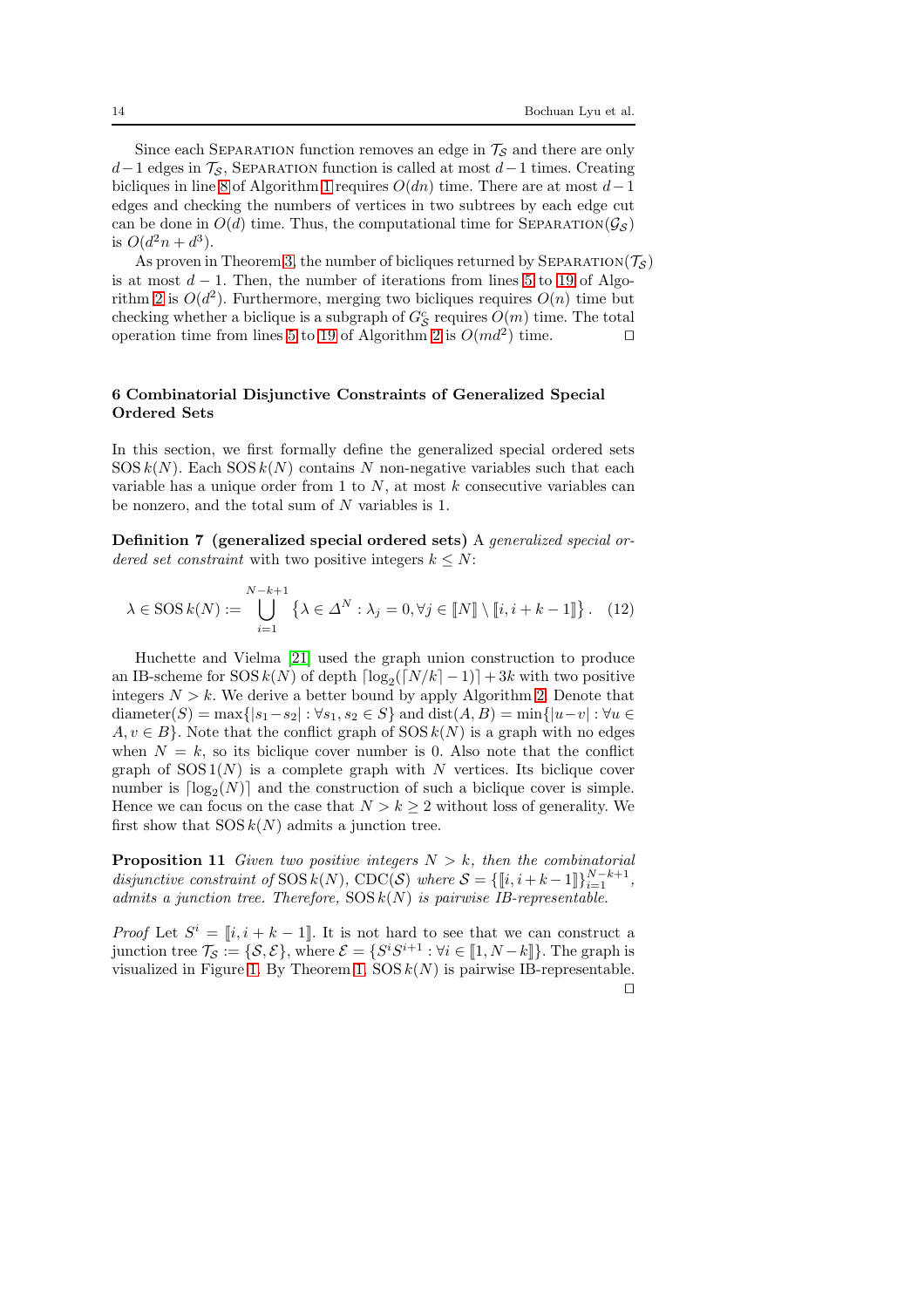<span id="page-14-0"></span>

Fig. 1: A junction tree of  $SOS k(N)$ , where each  $S^i = [i, i + k - 1]$  and  $\text{mid}(S^iS^{i+1}) = [i+1, i+k-1].$ 

<span id="page-14-1"></span>**Proposition 12** *Given three positive integers*  $N_1 \geq N_2 > k$ *, let*  $J_1 = \llbracket N_1 \rrbracket$ and  $J_2 = N_2$ . Take  $S_1$  and  $S_2$  to correspond to  $SOSk(N_1)$  and  $SOSk(N_2)$ , *respectively. Then, the conflict graph*  $G_{S_2}^c$  of  $\text{SOS } k(N_2)$  *is an induced subgraph of the conflict graph*  $G_{S_1}^c$  *of*  $SOS k(N_1)$ *. In other words, for any distinct vertices*  $u, v \in J_2$ ,  $uv \in E(G_{S_1}^c)$  *if and only if*  $uv \in E(G_{S_2}^c)$ *.* 

*Proof* In the forward direction, suppose that  $uv \in G_{S_1}^c$ . Then,  $\{u, v\} \nsubseteq S$  for any  $S \in \mathcal{S}_1$ . Since  $\mathcal{S}_2 \subseteq \mathcal{S}_1$ , then  $\{u, v\} \not\subseteq S$  for all  $S \in \mathcal{S}_2$ . Hence,  $uv \in G_{\mathcal{S}_2}^c$ .

In the backward direction, suppose that  $uv \in G_{S_2}^c$ . By the definition of  $SOS\,k(N),\,S_2\,=\,\{[\![i,i+k-1]\!] \}_{i=1}^{N_2-k+1}$ . Thus,  $\{u,v\}\nsubseteq S$  for all  $S\,\in\,\mathcal{S}_1$ because diameter(S) < k for all  $S \in \mathcal{S}_1$  and  $|u - v| > k$ . □

By Proposition [12,](#page-14-1) we know that if  $N_1 \geq N_2$ , then the depth of the biclique cover of the conflict graph of  $SOSk(N_2)$  is no larger than the depth of the biclique cover of the conflict graph of  $SOS k(N_1)$ : given a biclique cover of the conflict graph of  $SOS k(N_1)$ , we can construct a biclique cover of the conflict graph of SOS  $k(N_1)$  by only keep the vertices in  $\llbracket N_2 \rrbracket$  of all the bicliques. Then, it is sufficient for us to focus on the case where  $N = 2^b + k - 1$ , where b is a positive integer.

<span id="page-14-2"></span>In Proposition [13,](#page-14-2) we construct a biclique cover of  $SOS k(N)$  for the conflict graph of  $SOS k(N)$  by the separation subroutine in Algorithm [1.](#page-12-0)

**Proposition 13** *Assume that*  $N = 2^b + k - 1$ ,  $k \geq 2$ , and b are positive *integers. Let*  $J = \llbracket N \rrbracket$  *and take* S *to correspond to the* SOS  $k(N)$  *constraint on J*, *i.e.*  $S := \{\llbracket i, i + k - 1 \rrbracket\}_{i=1}^{2^b}$ , and let  $G_S^c$  be the associated conflict graph. *Then,*  $\{\{A^{i,j}, B^{i,j}\} : i \in [0, b-1], j \in [0, 2^i-1]\}$  *is a biclique cover of*  $G_S^c$ , *where*

$$
A^{i,j} := [1 + j2^{b-i}, (2j+1)2^{b-i-1}], \tag{13a}
$$

$$
B^{i,j} := [(2j+1)2^{b-i-1} + k, (j+1)2^{b-i} + k - 1].
$$
 (13b)

*Proof* Denote that  $S^i = [i, i+k-1]$ , then  $S = \{S^i\}_{i=1}^{2^b}$ . By Proposition [11,](#page-13-0) we know that a junction tree of  $S, \mathcal{T}_{\mathcal{S}} = (\mathcal{S}, \mathcal{E})$  where  $\mathcal{E} = \{S^i S^{i+1}, \forall i \in [N-k]\}.$ By calling SEPARATION( $\mathcal{T}_{\mathcal{S}}$ ) in Algorithm [1,](#page-12-0) we can obtain a biclique cover with the size of  $(2^b - 1)$ . As shown in Figure [2,](#page-15-0) we denote  $A_{\text{pre}}^{i,j}$  and  $B_{\text{pre}}^{i,j}$  for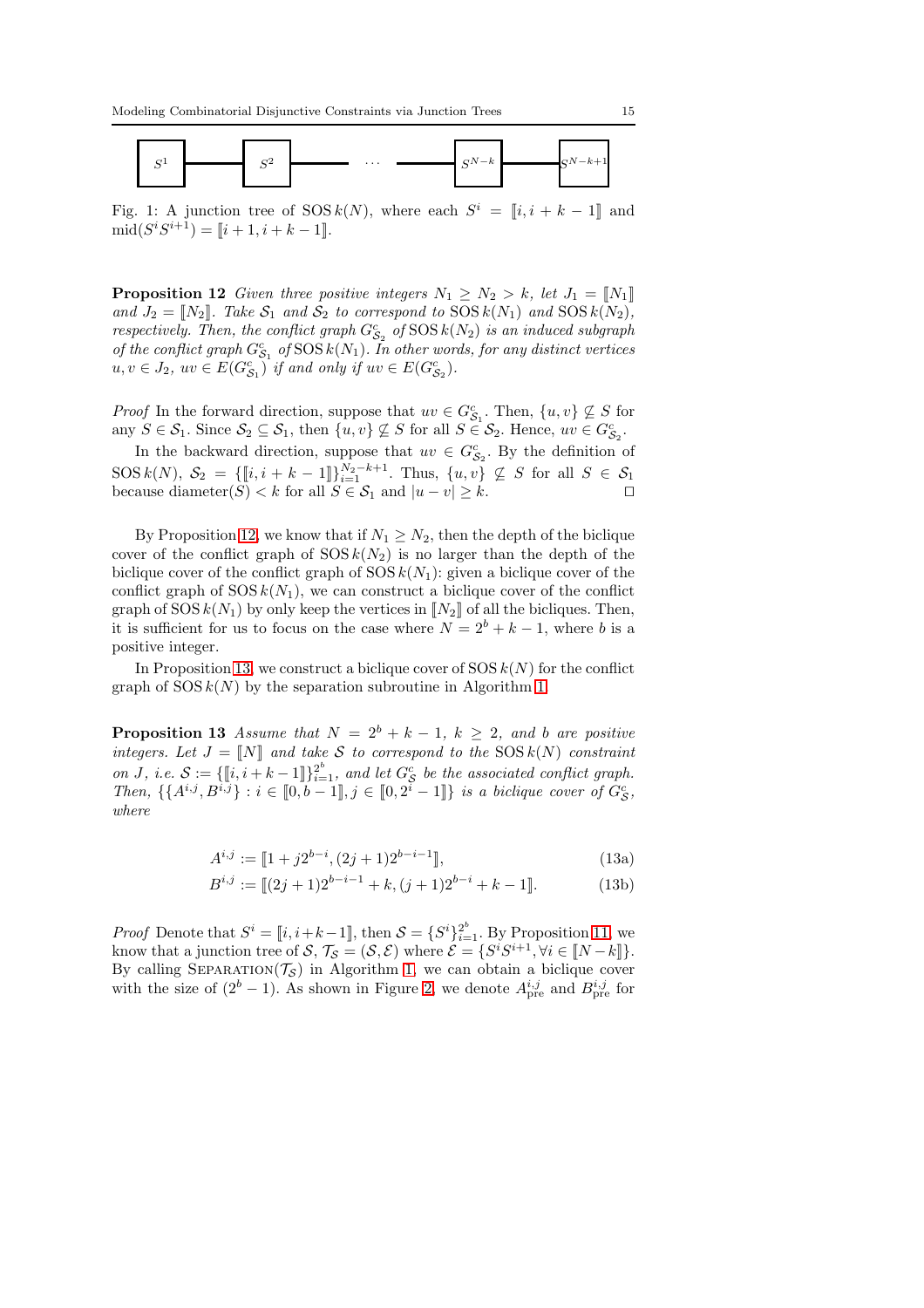$i \in \{0, \ldots, b-1\}$  and  $j \in \{0, \ldots, 2^i-1\}$  as

$$
A_{\text{pre}}^{i,j} := \bigcup_{l=1+j2^{b-i}}^{j2^{b-i}+2^{b-i-1}} S^l = [\![1+j2^{b-i}, 2^{b-i-1}+j2^{b-i}+k-1]\!],\tag{14a}
$$

$$
B_{\text{pre}}^{i,j} := \bigcup_{l=j2^{b-i}+2^{b-i-1}+1}^{(j+1)2^{b-i}} S^l = [j2^{b-i}+2^{b-i-1}+1, (j+1)2^{b-i}+k-1].
$$
\n(14b)

Each biclique  $\{A^{i,j}, B^{i,j}\}\$  for  $i \in \{0, ..., b-1\}$  and  $j \in \{0, ..., 2^i-1\}$  can be expressed as

$$
A^{i,j} := A_{\text{pre}}^{i,j} \setminus B_{\text{pre}}^{i,j} = [1 + j2^{b-i}, (2j+1)2^{b-i-1}], \tag{15a}
$$

$$
B^{i,j} := B_{\text{pre}}^{i,j} \setminus A_{\text{pre}}^{i,j} = [[2j+1)2^{b-i-1} + k, (j+1)2^{b-i} + k - 1].
$$
 (15b)

⊓⊔

We then show that many bicliques in the biclique cover  $\{\{A^{i,j}, B^{i,j}\} : i \in$  $\{0, \ldots, b-1\}, j \in \{0, \ldots, 2^i-1\}\}\$ in Proposition [13](#page-14-2) can be merged into a larger biclique subgraph of the conflict graph of  $SOS k(N)$ . Hence, we can obtain a biclique cover with a smaller size.

<span id="page-15-0"></span>

Fig. 2: A demonstration of Algorithm [1](#page-12-0) given a junction tree of  $CDC(S)$  =  $\text{SOS } k(N)$ , i.e.  $\mathcal{S} := \{ S^i \}_{i=1}^d = \{ \llbracket i, i+k-1 \rrbracket \}_{i=1}^{2^b}$ . Note that block i represents  $S^i.$ 

<span id="page-15-1"></span>**Proposition 14** *Assume that*  $N = 2^b + k - 1$ ,  $k \ge 2$ , and b are positive *integers. Let*  $J = \llbracket N \rrbracket$  *and take* S *to correspond to the* SOS  $k(N)$  *constraint on J*, *i.e.*  $S := \{\llbracket i, i + k - 1 \rrbracket\}_{i=1}^{2^b}$ . Take  $\{\{A^{i,j}, B^{i,j}\} : i \in \{0, ..., b - 1\}, j \in$  $\{0,\ldots,2^{i}-1\}\}\$  *as defined in Proposition* [13](#page-14-2) and  $\alpha^{i} = \lceil \frac{k-1+2^{b-i-1}}{2^{b-i}} \rceil$  for  $i \in \mathbb{Z}$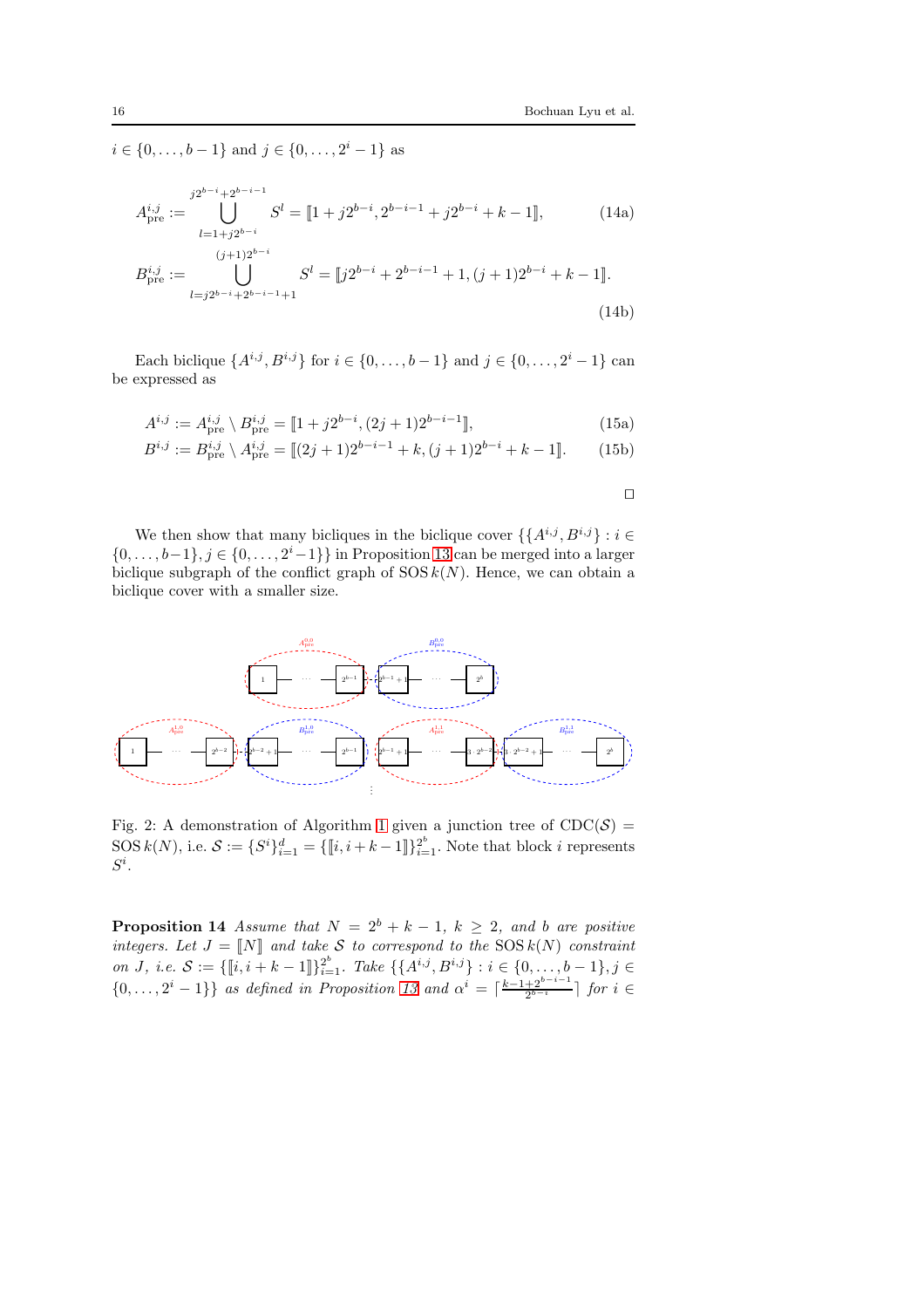$q=0$ 

 $\{0, \ldots, b-1\}$ . Then,  $\{L^{i,p}, R^{i,p}\}$  *is a biclique subgraph of the conflict graph*  $G_{\mathcal{S}}^{c}$  for any integers  $i \in \{0, \ldots, b-1\}$  and  $0 \leq p \leq \min\{\alpha^{i} - 1, 2^{i} - 1\}$ :

$$
L^{i,p} = \begin{pmatrix} \lfloor \frac{2^{i}-1-p}{2\alpha^{i}} \rfloor & & & \\ \bigcup_{q=0}^{i} A^{i,2q\alpha^{i}+p} & & \bigcup_{q=0}^{i} \left( \bigcup_{q=0}^{\lfloor \frac{2^{i}-1-p}{2\alpha^{i}} - \frac{1}{2} \rfloor} B^{i,(2q+1)\alpha^{i}+p} \right) & & (16a) \\ & & & \\ R^{i,p} = \begin{pmatrix} \lfloor \frac{2^{i}-1-p}{2\alpha^{i}} \rfloor & & \\ \bigcup_{q=0}^{i} B^{i,2q\alpha^{i}+p} \end{pmatrix} \cup \begin{pmatrix} \lfloor \frac{2^{i}-1-p}{2\alpha^{i}} - \frac{1}{2} \rfloor & & \\ \bigcup_{q=0}^{i} A^{i,(2q+1)\alpha^{i}+p} \end{pmatrix} . \qquad (16b)
$$

 $q=0$ 

*Proof* It is sufficient for us to show that  $\{L, R\}$  is a biclique subgraph of  $\mathcal{G}_{\mathcal{S}}^c$ , where

$$
L = \begin{pmatrix} \lfloor \frac{2^i - 1}{2\alpha^i} \rfloor \\ \bigcup_{q=0}^{d=0} A^{i,2q\alpha^i} \end{pmatrix} \cup \begin{pmatrix} \lfloor \frac{2^i - 1}{2\alpha^i} - \frac{1}{2} \rfloor \\ \bigcup_{q=0}^{d=0} B^{i,(2q+1)\alpha^i} \end{pmatrix}
$$

$$
R = \begin{pmatrix} \lfloor \frac{2^i - 1}{2\alpha^i} \rfloor \\ \bigcup_{q=0}^{d=0} B^{i,2q\alpha^i} \end{pmatrix} \cup \begin{pmatrix} \lfloor \frac{2^i - 1}{2\alpha^i} - \frac{1}{2} \rfloor \\ \bigcup_{q=0}^{d=0} A^{i,(2q+1)\alpha^i} \end{pmatrix}
$$

or equivalently

$$
L = A^{i,0} \cup B^{i,\alpha^i} \cup A^{i,2\alpha^i} \cup \dots
$$
  

$$
R = B^{i,0} \cup A^{i,\alpha^i} \cup B^{i,2\alpha^i} \cup \dots
$$

In order to check whether  $\{L, R\}$  is a biclique subgraph of the conflict graph of  $SOS k(N)$ , it is sufficient to show that  $dist(L, R) \geq k$ . A fact is that all the indices in  $A^{i,j}$  are smaller than  $B^{i,j}$ . Also, the indices in  $B^{i,j}$  are smaller than  $A^{i,j+1}$ . Also note that  $dist(A^{i,j}, B^{i,j}) \geq k$ . Hence, we only need to prove  $dist(A^{i,(l-1)\alpha^i}, A^{i,l\alpha^i}) \geq k$  and  $dist(B^{i,(l-1)\alpha^i}, B^{i,l\alpha^i}) \geq k$ .

We start with  $l = 1$ . The indices in  $A^{i,0}$  are  $\llbracket 1, 2^{b-i-1} \rrbracket$  and indices in  $B^{i,0}$ are  $[2^{b-i-1}+k, 2^{b-i}+k-1]$ . The indices in  $A^{i,\alpha^i}, B^{i,\alpha^i}$  are  $[1+\alpha^i 2^{b-i}, (2\alpha^i +$ 1)2<sup>b−i−1</sup>] and  $[(2\alpha^i + 1)2^{b-i-1} + k, (\alpha^i + 1)2^{b-i} + k - 1]$ , respectively. Since

$$
\alpha 2^{b-i} = \left\lceil \frac{k-1+2^{b-i-1}}{2^{b-i}} \right\rceil 2^{b-i} \ge k - 1 + 2^{b-i-1},
$$

<span id="page-16-0"></span>it is not hard to check that  $dist(A^{i,0}, A^{i,\alpha^i}) \geq k$  and  $dist(B^{i,0}, B^{i,\alpha^i}) \geq k$ . By shifting the indices, we can get  $dist(A^{i,(l-1)\alpha^i}, A^{i,l\alpha^i}) \geq k$  and  $dist(B^{i,(l-1)\alpha^i}, B^{i,l\alpha^i}) \geq k$  for all positive integer l. □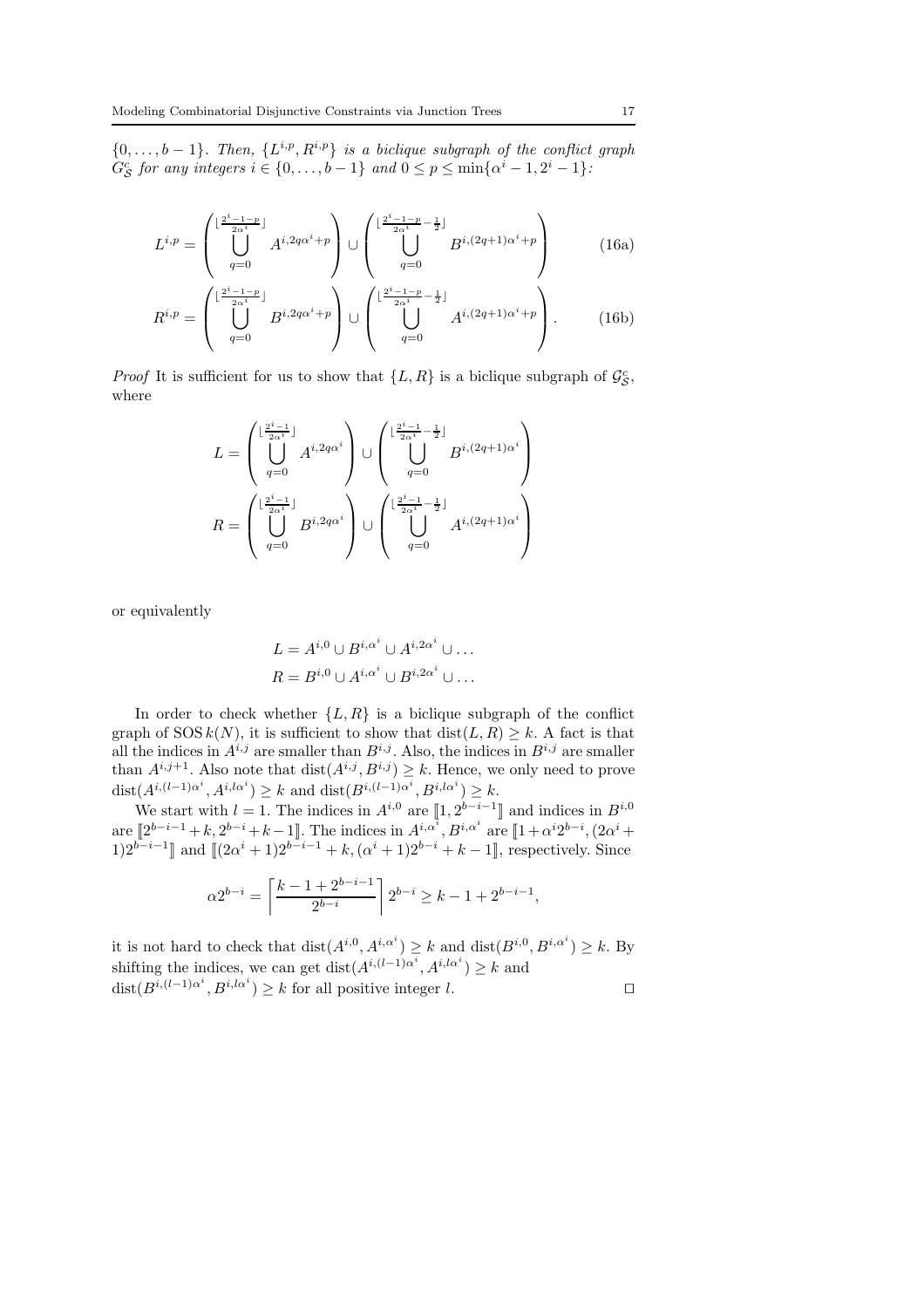**Lemma 5** *Given two positive integers:*  $b \geq 1$  *and*  $k \geq 2$ *,* 

$$
\sum_{i=0}^{b-1} \min\left\{2^i, \left\lceil \frac{k-1+2^{b-i-1}}{2^{b-i}} \right\rceil \right\} \le b + k - 2. \tag{17}
$$

See Appendix [A](#page-26-0) for the proof of Lemma [5.](#page-16-0) After merging bicliques as de-scribed in Proposition [14,](#page-15-1) the biclique cover for the conflict graph of  $SOS k(N)$ has a size of no more than  $b+k-2$ , if we have  $N = 2<sup>b</sup> + k-1$  and two integers  $k \geq 2, b \geq 1.$ 

<span id="page-17-0"></span>**Theorem 5** *Assume that*  $N = 2^b + k - 1$ ,  $k > 2$ , and b are positive integers. Let  $J = [N]$  and take S to correspond to the  $SOS k(N)$  constraint on J, i.e.  $\mathcal{S} := \{\llbracket i, i+k-1 \rrbracket\}_{i=1}^{2^b}$ . As defined in Proposition [14,](#page-15-1) take  $\alpha^i = \lceil \frac{k-1+2^{b-i-1}}{2^{b-i}} \rceil$ . *Then,*  $\{\{L^{i,p}, R^{i,p}\}: i \in \{0, \ldots, b-1\}, p \in \{0, \ldots, \min\{\alpha^i-1, 2^i-1\}\}\}\$  *is a biclique cover of the conflict graph*  $G_S^c$  *with size at most*  $b + k - 2$ *.* 

*Proof* By Propositions [13](#page-14-2) and [14,](#page-15-1) we know that  $\{\{L^{i,p}, R^{i,p}\} : i \in \{0, \ldots, b - \}$ 1},  $p \in \{0, \ldots, \min\{\alpha^i-1, 2^i-1\}\}\}\$ is a biclique cover of the conflict graph  $G_{\mathcal{S}}^c$ . It is clear that the size of the biclique cover is at most  $b + k - 2$  by Lemma [5.](#page-16-0) ⊓⊔

In Theorem [5,](#page-17-0) we provide an approach to build a biclique cover of the conlict graph of  $SOS k(N)$  if we have  $N = 2^b + k - 1$  and two integers  $k \geq 2$ ,  $b \geq 1$ . In Theorem [6,](#page-17-1) we show that it is easy to extend the result to  $N > k \geq 2$ so that we are able to build small, ideal, and non-extended MIP formulations of  $SOSk(N)$ .

<span id="page-17-1"></span>**Theorem 6** *Suppose that two integers*  $N > k \geq 2$  *and*  $b = \lfloor \log_2(N - k + 1) \rfloor$ *.* Let  $\{\{L^{i,p}, R^{i,p}\} : i \in \{0, \ldots, b-1\}, p \in \{0, \ldots, \min\{\alpha^i-1, 2^i-1\}\}\}\$ as defined *in Proposition* [14.](#page-15-1) The following is an ideal MIP formulation of  $SOS k(N)$ :

<span id="page-17-2"></span>
$$
\sum_{v \in L^{i,p} \cap [\![N]\!]} \lambda_v \le z_{i,p}, \qquad \forall i \in [\![0, b-1]\!], p \in [\![0, \min\{\alpha^i - 1, 2^i - 1\}]\!]
$$
 (18a)

 $\sum$  $v\in R^{i,p}\cap\llbracket N\rrbracket$  $\lambda_v \leq 1 - z_{i,p}, \quad \forall i \in [\![0, b-1]\!], p \in [\![0, \min\{\alpha^i - 1, 2^i - 1\}]\!]$  (18b)

$$
z_{i,p} \in \{0,1\}, \qquad \qquad \forall i \in [0,b-1], p \in [0, \min\{\alpha^i - 1, 2^i - 1\}], \tag{18c}
$$

*where the number of binary variables in* z *is at most*  $\lceil \log_2(N - k + 1) \rceil + k - 2$ *and the number of constraints in* [\(18\)](#page-17-2) *is at most*  $2\lceil \log_2(N - k + 1) \rceil + 2k - 4$ *.* 

*Proof* By Theorem [5,](#page-17-0)  $\{L^{i,p}, R^{i,p}\} : i \in \{0, \ldots, b-1\}, p \in \{0, \ldots, \min\{\alpha^i-1\}\}$  $\{1, 2^{i} - 1\}$  is a biclique cover of the conflict graph of  $SOS k(2^{b} + k - 1)$ with a size at most  $b + k - 2$ . By Proposition [12,](#page-14-1)  $\{L^{i,p} \cap [N], R^{i,p} \cap [N]\}$ :  $i \in \{0, \ldots, b-1\}, p \in \{0, \ldots, \min\{\alpha^{i-1}, 2^{i-1}\}\}\$  is a biclique cover of the conflict graph of  $SOS k(N)$ . By Corollary [1,](#page-6-4) [\(18\)](#page-17-2) is an ideal MIP formulation of SOS  $k(N)$ . □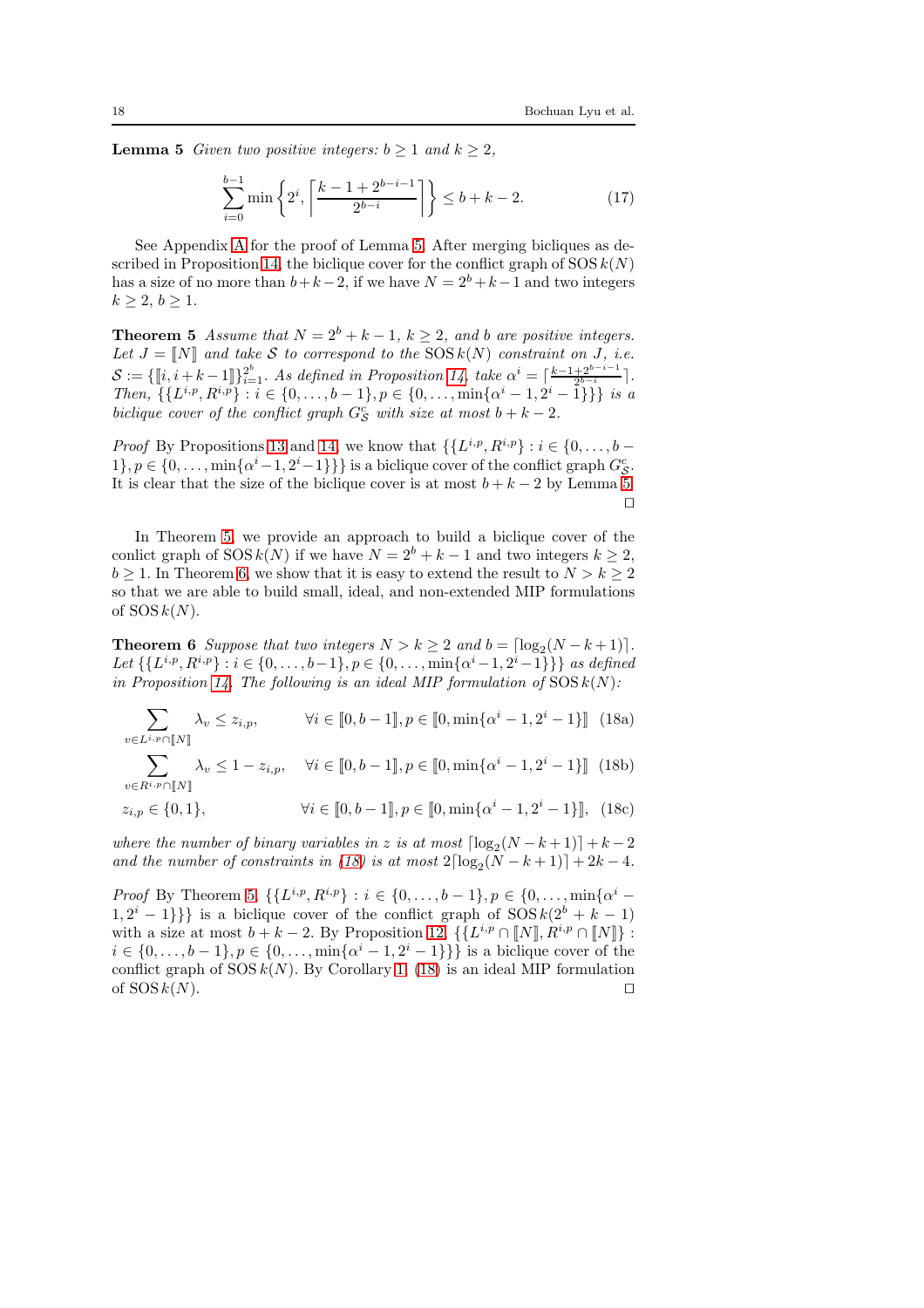We compare [\(18\)](#page-17-2) with the MIP formulation obtained by Huchette and Vielma (Theorem 5 of [\[21\]](#page-24-11)) and we can claim that [\(18\)](#page-17-2) uses fewer auxiliary binary variables for any  $N > k \geq 2$ . We also want to note that the number of auxiliary binary variables in [\(18\)](#page-17-2) is at most  $\frac{C+1}{3C}$  of that in the formulation of Huchette and Vielma [\[21\]](#page-24-11) in he regime where  $k > C \lceil \log_2(N) \rceil$  for some  $C > 0$ .

<span id="page-18-0"></span>**Proposition 15** *Given two integers*  $N > k \geq 2$ ,  $\lceil \log_2(N - k + 1) \rceil + k - 2 <$  $\lceil \log_2(\lceil N/k \rceil - 1) \rceil + 3k.$ 

<span id="page-18-1"></span>**Proposition 16** Given two integers  $N > k \geq 2$  and  $k > C \lceil \log_2(N) \rceil$  for some  $C > \frac{1}{2}$ ,

$$
\frac{\lceil \log_2(N-k+1) \rceil + k - 2}{\lceil \log_2(\lceil N/k \rceil - 1) \rceil + 3k} < \frac{C+1}{3C} < 1.
$$

See Appendix [B](#page-27-0) for the proofs of Propositions [15](#page-18-0) and [16.](#page-18-1)

## 7 New Ideal Formulations of Combinatorial Disjunctive Constraints via Junction Trees

We now introduce a procedure to represent any combinatorial disjunctive constraint  $\lambda \in \text{CDC}(\mathcal{S})$  by a new constraint  $\lambda' \in \text{CDC}(\mathcal{S}')$  admitting a junction tree at a cost of potentially using more continuous variables. Algorithm [3](#page-19-0) demonstrates how to obtain  $\mathcal{S}'$  from  $\mathcal S$  and a mapping function  $\alpha$  to relate the indices in  $\lambda'$  and  $\lambda$ . Proposition [17](#page-18-2) shows that CDC(S') returned by Algo-rithm [3](#page-19-0) admits a junction tree and how to use  $\text{CDC}(\mathcal{S}')$  to formulate  $\text{CDC}(\mathcal{S})$ . We eventually end up with two ideal formulations which use less variables than Jeroslow and Lowe's formulation in [\(5\)](#page-2-1).

<span id="page-18-2"></span>**Proposition 17** *Given a combinatorial disjunctive constraint*  $\lambda \in \text{CDC}(S)$ where  $S := \{S^i\}_{i=1}^d$ , let  $S'$ ,  $\alpha$ , and  $T'$  be the output of Algorithm [3](#page-19-0) with CDC(S) and disjoint  $\in$  {False, True} as inputs. Then,  $\mathcal{T}'$  is a junction tree of  $\text{CDC}(\mathcal{S}')$  and

<span id="page-18-3"></span>
$$
\text{CDC}(\mathcal{S}) = \text{Proj}_{\lambda} \left\{ (\lambda, \lambda') : \lambda_v = \sum_{u : \alpha(u) = v} \lambda'_u, \quad \lambda' \in \text{CDC}(\mathcal{S}') \right\}.
$$
 (19)

*Proof* In the case that disjoint := False, it is easy to see that  $\mathcal{T}'$  is a junction tree of CDC(S') where the vertices are  $S' := \{S'^{i}\}_{i=1}^{d}$  and edges are  $\{S',iS',i+1 : i \in [d-1]\}.$  It is also not hard to see that [\(19\)](#page-18-3) holds in this case.

In the other case, by replacing all the vertices  $S^i$  to  $S'^{i}$  in the tree 7 to get  $\mathcal{T}'$  (also change the middle sets and weights on edges), then it is not hard to see that each edge  $e$  in  $\mathcal{T}'$  separate vertices into  $\mathcal{S}'_1$  and  $\mathcal{S}'_2$  such that  $\bigcup_{S \in S'_1} S \cap \bigcup_{S \in S'_2} S \subseteq \text{mid}(e)$ . By Proposition [6,](#page-9-1) we know that  $\mathcal{T}'$  is a junction tree of  $\text{CDC}(\mathcal{S})$ .

Given an arbitrary  $i \in [d]$ , if  $\lambda \in Q(S^i)$ , then we let  $\lambda' \in Q(S'^{i})$  such that  $\lambda'_u = \lambda_v$  for  $u \in S'^{i}$  and  $\alpha(u) = v$ . Since there exists an one-to-one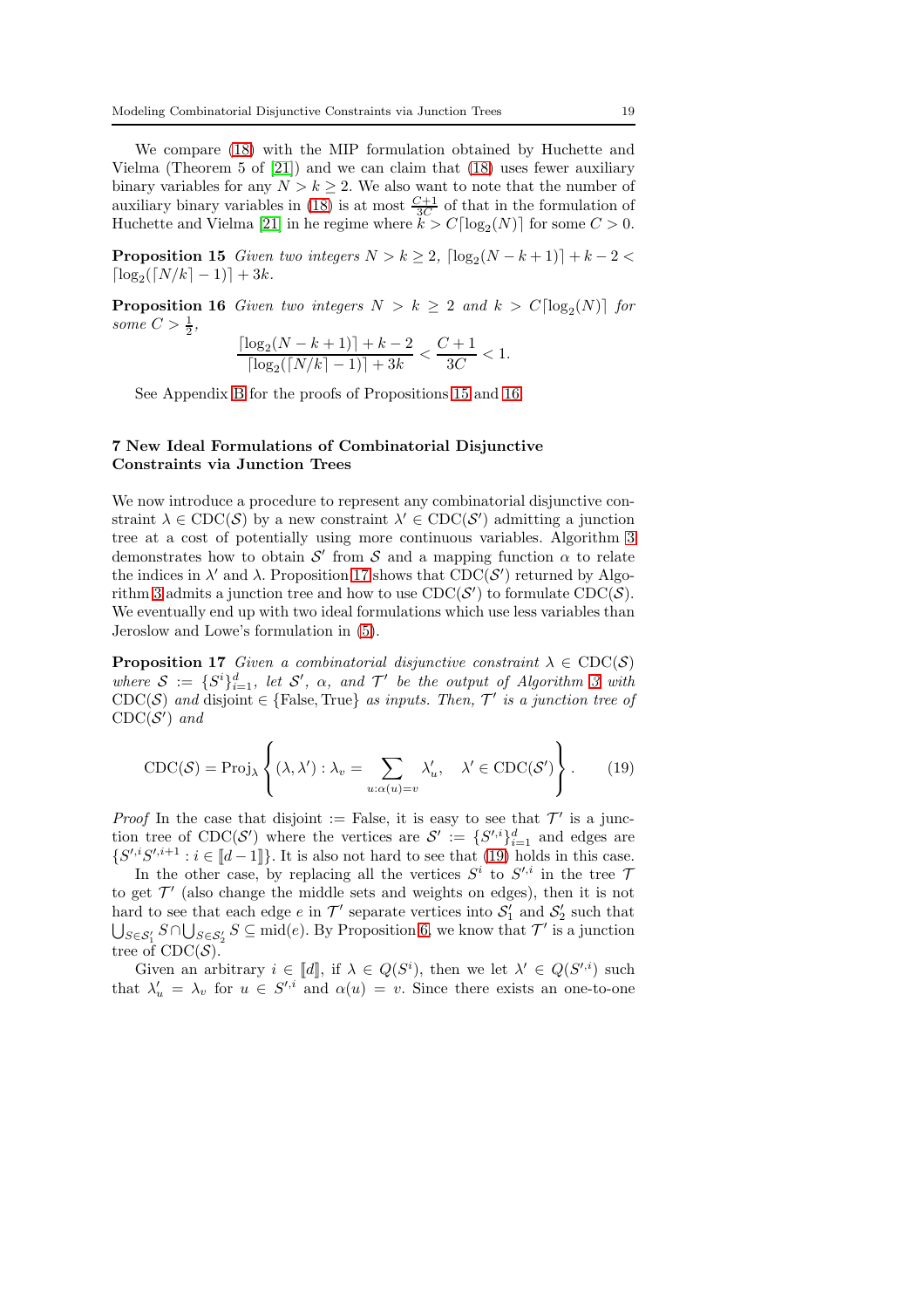<span id="page-19-0"></span>Algorithm 3 Find a  $CDC(S')$  admitting a junction tree to represent an arbitrary combinatorial disjunctive constraint  $\text{CDC}(\mathcal{S})$ .

- 1: **Input**: A combinatorial disjunctive constraint CDC(S) where  $S := \{S^i\}_{i=1}^d$ ; A boolean variable disjoint  $\in$  {True, False}.  $\triangleright$  If disjoint = True, we construct a S' with pairwise disjoint index sets to represent CDC(S). Otherwise, we a CDC(S') admitting a junction tree but not necessary with pairwise disjoint index sets in  $\mathcal{S}'$ .
- 2: **Output**: A collection of index sets S' and a mapping function  $\alpha : \bigcup_{S' \in \mathcal{S}} S' \to \bigcup_{S \in \mathcal{S}} S$ .  $3: c := 0.$
- 4: for  $i \in \llbracket d \rrbracket$  do

5:  $S'$ ,  $i := \{c+1, \ldots, c+|S^i|\}.$ 

- 6:  $c := c + |S^i|.$
- 7:  $\alpha(S_l^{\prime,i}) := S_l^i$  for all  $l \in [S^i]$ .
- 8: end for
- 9: if disjoint then

10: Let  $\mathcal{T}'$  be a tree where the vertices are  $\mathcal{S}' := \{S'^{,i}\}_{i=1}^d$  and edges are  $\{S'^{,i}S'^{,i+1} :$  $i \in [\![d-1]\!] \}.$ 

- 11: return  $\mathcal{S}', \alpha, \mathcal{T}'$
- 12: end if
- 13: Construct an intersection graph  $\mathcal{K}_{\mathcal{S}}$  of the disjunctive constraint CDC( $\mathcal{S}$ ).
- 14: Calculate a maximum spanning tree of  $\mathcal{K}_{\mathcal{S}}$ ,  $\mathcal{T}$ .
- 15:  $S_{\text{select}} := \{S^1\}.$
- 16: while  $|\mathcal{S}_{select}| < d$  do 17: Find an edge  $e \in$
- 17: Find an edge  $e \in \mathcal{T}$  such that its one end  $S^i \in \mathcal{S}_{select}$  and the other end  $S^j \in$  $S \setminus S_{\mathrm{select}}$ .
- 18:  $S_{\text{select}} := S_{\text{select}} \cup \{S^j\}.$
- 19: For every  $x \in S^{i,i}$  and  $y \in S^{i,j}$ , if  $\alpha(x) = \alpha(y)$ , then  $S^{i,j} := S^{i,j} \cup \{x\} \setminus \{y\}.$
- 20: end while
- 21: Let  $\mathcal{S}' := \{S'^{i}\}_{i=1}^{d}$ . Remove  $\alpha(x)$  for all  $x \notin \bigcup_{S' \in \mathcal{S}'} S'$ .
- 22: Let  $\mathcal{T}'$  be a tree by replacing all the vertices  $S^{\tilde{i}}$  to  $S'^{i}$  in the tree  $\mathcal{T}$ .
- 23: return  $S', \alpha, \mathcal{T}'$

corresponding between the elements in  $S^i$  and  $S'^{i}$ , then we can prove " $\subseteq$ " in [\(19\)](#page-18-3). The proof of " $\supseteq$ " in (19) follows the same manner. Suppose that  $\lambda' \in Q(S^{\prime,i})$ , then we can prove that  $\lambda \in Q(S^i)$  where  $\lambda_v = \sum_{u:\alpha(u)=v} \lambda'_u$ .  $\Box$ 

<span id="page-19-3"></span>Then, we can write down a formulation of  $\text{CDC}(\mathcal{S})$  by using  $\text{CDC}(\mathcal{S}')$ .

*Remark 1* Let  $\mathcal{S}'$ ,  $\alpha$ , and  $\mathcal{T}'$  be the output of Algorithm [3](#page-19-0) with CDC( $\mathcal{S}$ ) and disjoint := False as inputs. Let  $\{\{A^{i,i}, B^{i,i}\}\}_{i=1}^t$  be the biclique cover of the conflict graph of  $\text{CDC}(\mathcal{S}')$  returned by Algorithm [2.](#page-12-1) Denote that  $J' =$  $\bigcup_{S' \in \mathcal{S}'} S'$ . Then an ideal formulation of CDC( $\mathcal{S}$ ) can be written as

<span id="page-19-2"></span><span id="page-19-1"></span>
$$
\lambda_v = \sum_{u:\alpha(u)=v} \lambda'_u, \qquad \forall v \in J \tag{20a}
$$

$$
\sum_{v \in A^{\prime}, j} \lambda_v \le z_j, \qquad \forall j \in [\![t]\!]
$$
\n(20b)

$$
\sum_{v \in B', j} \lambda_v \le 1 - z_j, \quad \forall j \in [\![t]\!]
$$
\n(20c)

$$
\lambda' \in \Delta^{J'} \tag{20d}
$$

$$
z_j \in \{0, 1\}, \qquad \forall j \in [\![t]\!]. \tag{20e}
$$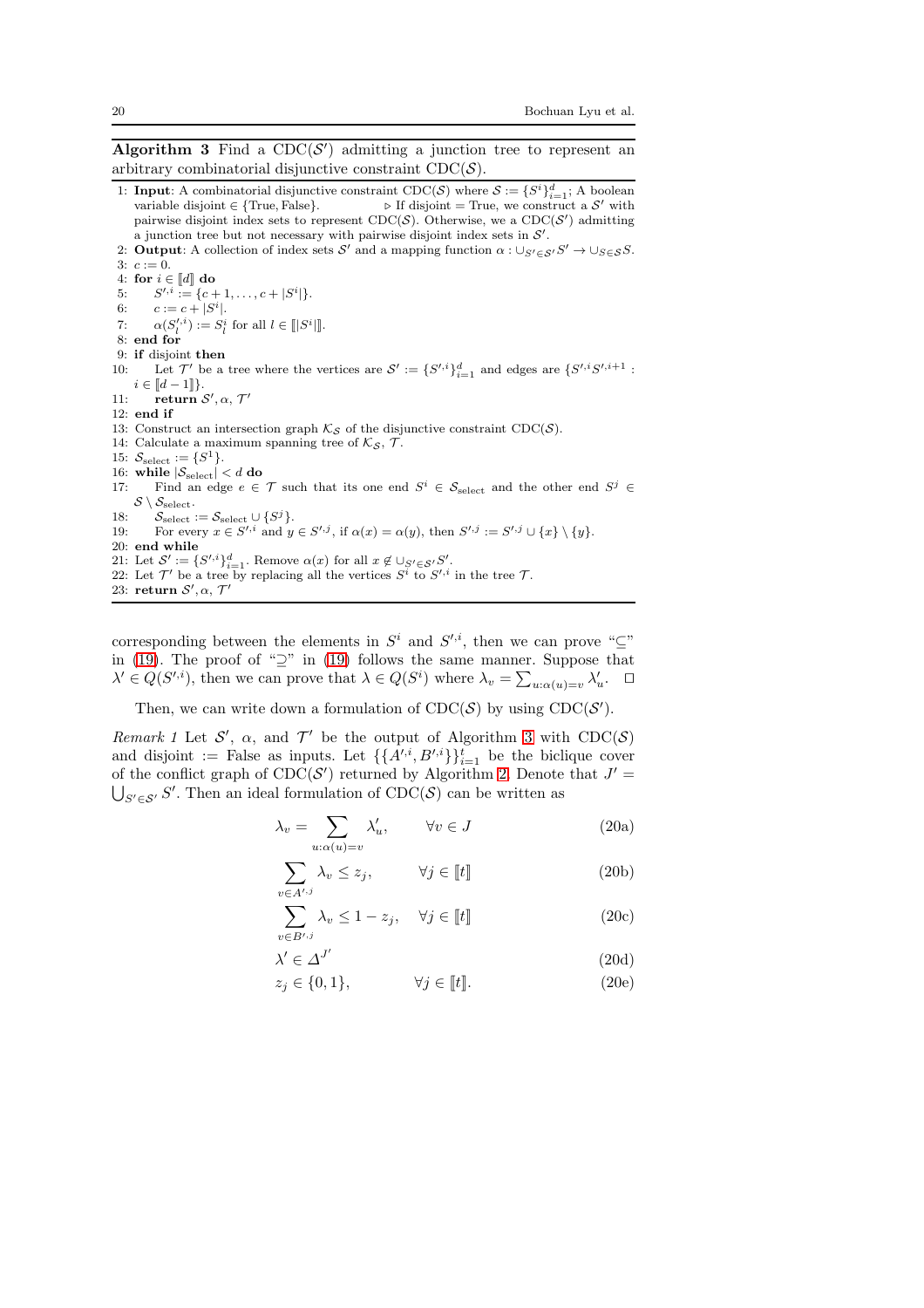If we project  $\lambda$  out using [\(20a\)](#page-19-1), the number of auxiliary continuous variables is  $\sum_{S \in \mathcal{S}} |S| - w(\mathcal{T}') - |\bigcup_{S \in \mathcal{S}} S|$ . The number of binary variables is t, which is no more than  $|\mathcal{S}'| - 1 = |\mathcal{S}| - 1$ . The number of constraints is 2t besides the variable bounds. Note that t is potentially  $O(\log_2(|\mathcal{S}|))$ , although we can only provide a theoretical bound of  $|\mathcal{S}| - 1$  as in Theorem [4.](#page-12-2)

Additionally, we can write down a logarithmic ideal MIP formulation of  $\text{CDC}(\mathcal{S})$  by introducing enough continuous variables to S so that each pair of index sets is disjoint (Algorithm [3](#page-19-0) with disjoint  $=$  True). In this way, although we need to introduce  $\sum_{S \in \mathcal{S}} |S| - |\bigcup_{S \in \mathcal{S}} S|$  auxiliary continuous variables, the formulation only contains  $\lceil \log_2(|\mathcal{S}|) \rceil$  binary variables.

<span id="page-20-3"></span>*Remark 2* Let  $\mathcal{S}'$ ,  $\alpha''$ , and  $\mathcal{T}''$  be the output of Algorithm [3](#page-19-0) with CDC( $\mathcal{S}$ ) and disjoint := True as inputs. Also, let  $\{\{A''^{i}, B''^{i}\}\}_{i=1}^{t''}$  be the biclique cover of the conflict graph of  $\text{CDC}(\mathcal{S}'')$  returned by Algorithm [2.](#page-12-1) Denote that  $J'' = \bigcup_{S'' \in \mathcal{S}''} S''$ . Then an ideal formulation of CDC(S) can be written as

<span id="page-20-1"></span><span id="page-20-0"></span>
$$
\lambda_v = \sum_{u:\alpha''(u)=v} \lambda_u'', \qquad \forall v \in J \tag{21a}
$$

$$
\sum_{v \in A'', j} \lambda_v \le z_j, \qquad \forall j \in [\![t'']\!]
$$
\n(21b)

$$
\sum_{v \in B'', j} \lambda_v \le 1 - z_j, \quad \forall j \in [t''] \tag{21c}
$$

$$
'' \in \Delta^{J''}
$$
 (21d)

$$
z_j \in \{0, 1\}, \qquad \forall j \in [t''] \tag{21e}
$$

This formulation has  $\sum_{S \in \mathcal{S}} |S| - |\bigcup_{S \in \mathcal{S}} S|$  continuous variables if we project  $\lambda$  out using [\(21a\)](#page-20-0). It introduces  $w(\mathcal{T}')$  more continuous variables than [\(20\)](#page-19-2), where  $\mathcal{T}'$  is defined in Remark [1.](#page-19-3) However, the number of binary variables in [\(21\)](#page-20-1) is only  $t'' = \lceil \log_2(|\mathcal{S}|) \rceil^3$  $t'' = \lceil \log_2(|\mathcal{S}|) \rceil^3$ . It also has the same number of auxiliary con-tinuous and binary variables as [\(6\)](#page-2-2). However, [\(21\)](#page-20-1) has  $2\lceil \log_2(|\mathcal{S}|) \rceil$  inequality constraints, whereas [\(6\)](#page-2-2) uses  $\lceil \log_2(|\mathcal{S}|) \rceil$  equality constraints.

#### 8 More Applications

In this section, we discuss two more applications of CDCs admitting junction trees: univariate piecewise linear functions and planar obstacle avoidance.

#### 8.1 Univariate Piecewise Linear Functions

λ

Suppose that we are interested in formulating a univariate piecewise linear function  $y = f(x)$ , where f has N breakpoints:  $x_1 < x_2 < \ldots < x_N$ . Then,

<span id="page-20-2"></span><sup>&</sup>lt;sup>3</sup> Since all the sets in  $\mathcal{S}''$  are disjointed with each other, the bicliques in the same "level" in the recursion of Algorithm [1](#page-12-0) can be merged into one and there are only  $\lceil \log_2(|\mathcal{S}|) \rceil$  levels.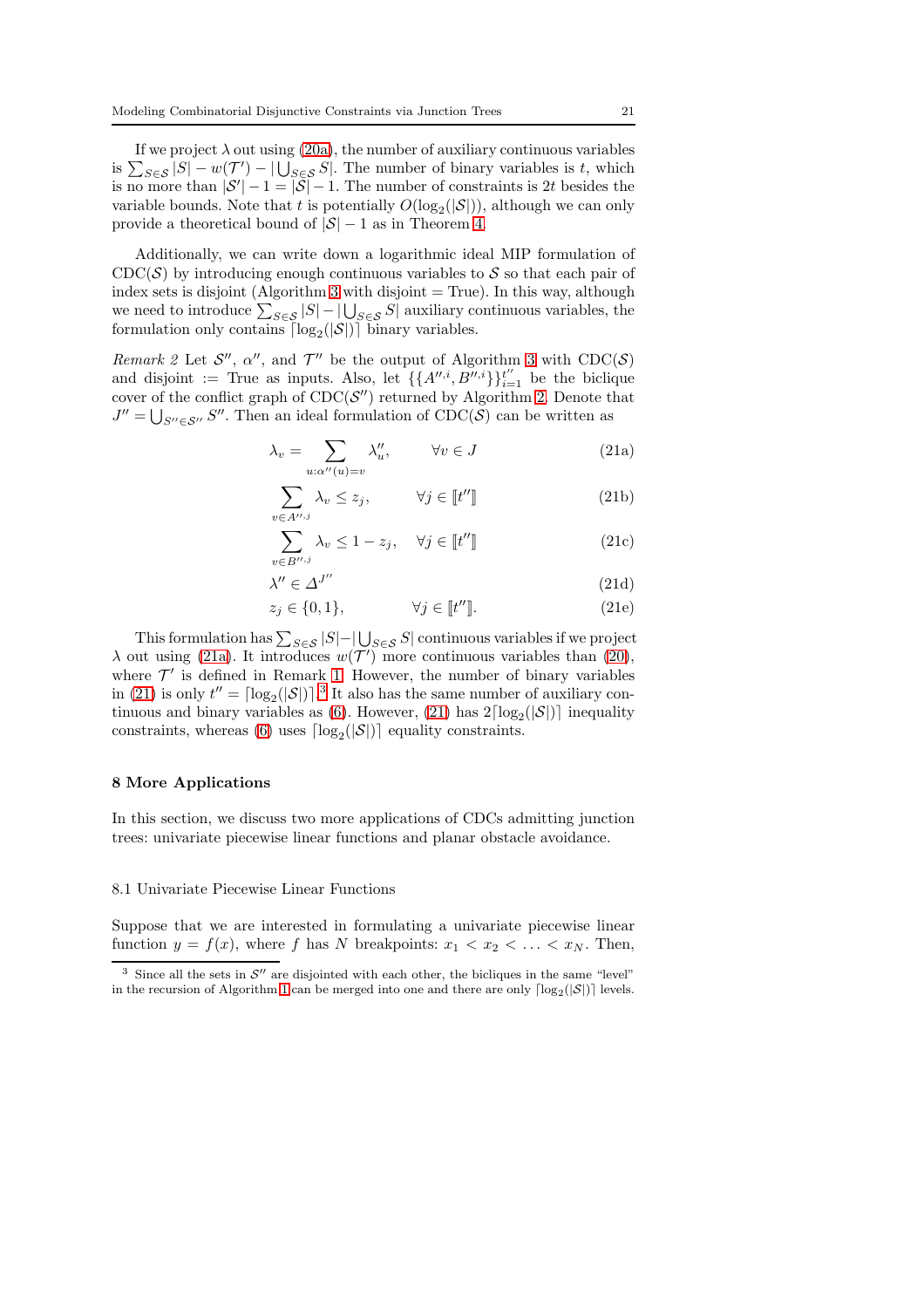$\{(x, y) : y = f(x), x \in [x_1, x_N]\}$  can be modeled by a special ordered set type 2,  $SOS 2(N)$ :

$$
y = \sum_{v=1}^{N} \lambda_v f(x_v), \qquad x = \sum_{v=1}^{N} \lambda_v x_v
$$
 (22a)

$$
\lambda \in \text{SOS 2}(N), \qquad x, y \in \mathbb{R}. \tag{22b}
$$

Clearly,  $SOS 2(N)$  is a CDC admitting a junction tree. A MIP formulation for  $SOS 2(N)$  with logarithmic binary variables and constraints can be derived from [\(18\)](#page-17-2) in Theorem [6](#page-17-1) with  $k = 2$ . We note that this formulation (18) for  $SOS 2(N)$  is one of the MIP formulations in [\[40,](#page-25-7) Theorem 4] and is equivalent to the *logarithmic independent branching* (LogIB) formulation in [\[20\]](#page-24-12), which can be derived from [\[21,](#page-24-11) Proposition 5] with the binary reflected Gray code as an input.

## 8.2 Planar Obstacle Avoidance

Consider a routing problem of a robot or unmanned aerial vehicle (UAV) where the robot or vehicle must avoid some fixed number of obstacles in a bounded planar area. To formulate the obstacle avoidance constraint, the location of the robot or vehicle  $x^t \in \mathbb{R}^2$  must stay in the obstacle-free area at any given time t:  $x^t \in \Omega$ , where  $\Omega$  describes a bounded (nonconvex) obstacle-free region. Modeling this constraint into a MIP formulation of path planning problem draws attention from both the operations research [\[21\]](#page-24-11) and robotics [\[27,](#page-24-22)[16,](#page-24-6) [17,](#page-24-23)[33\]](#page-25-13) communities. The obstacle-free region  $\Omega$  can be represented by a union of a finite and fixed number of polyhedra  $P^i$  for  $i \in [d]$  as shown in [\(1\)](#page-1-2). We note that there are many ways to partition  $\Omega$ , i.e., the inner areas of  $P^i$  and  $P^j$  are disjoint: relint( $P^i$ )  $\cap$  relint( $P^j$ ) =  $\emptyset$  for  $i \neq j$ .

<span id="page-21-0"></span>

Fig. 3: A convex polyhedron partition of a nonconvex region (grey area) in a plane (left) and a junction tree of its corresponding combinatorial disjunctive constraint.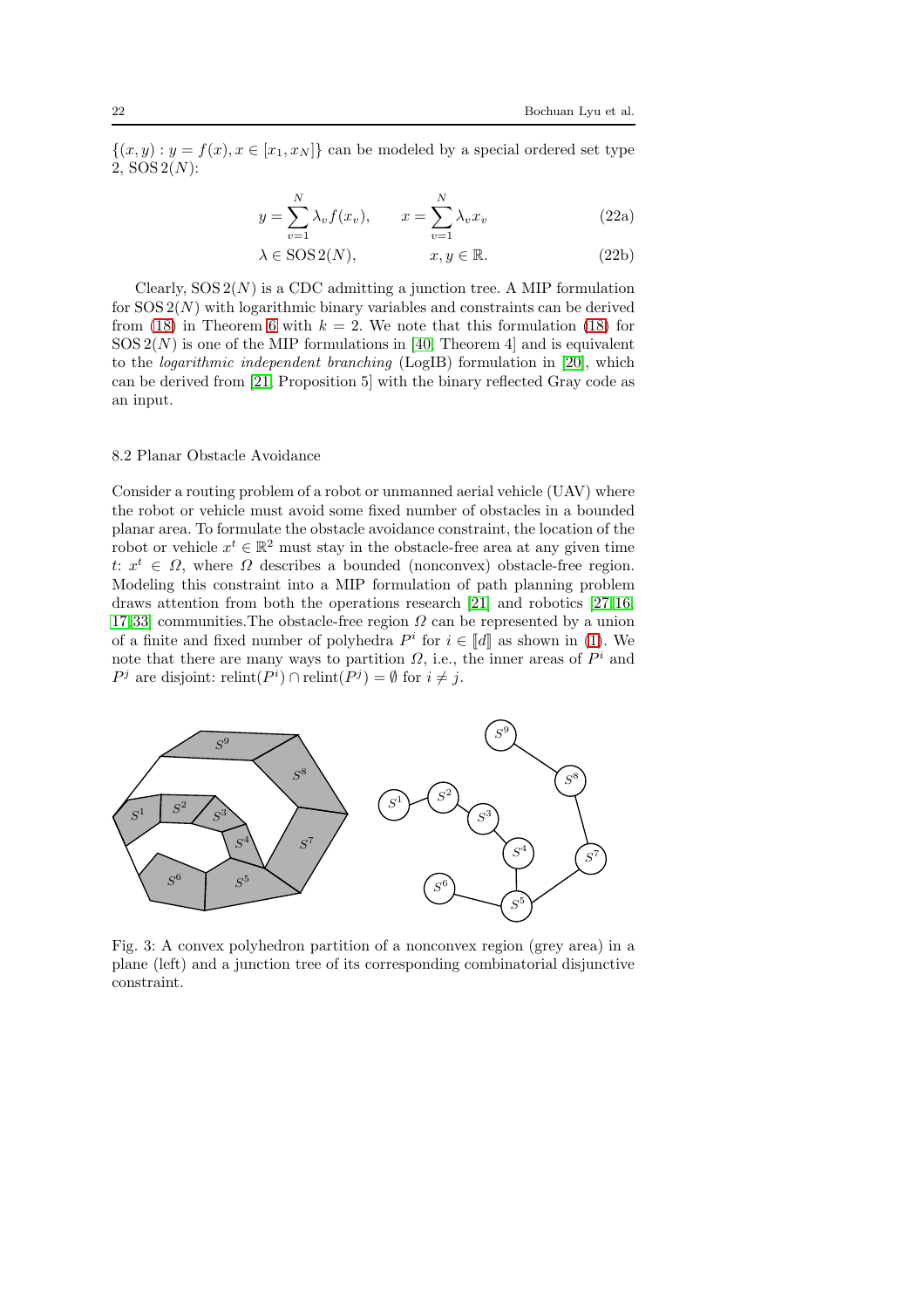Since the region  $\Omega \subset \mathbb{R}^2$  is bounded, each  $P^i$  can be represented by the convex combination of its extreme points by the Minkowski-Weyl Theorem. Thus, the corresponding combinatorial disjunctive constraint is given by  $S :=$  $\{\text{ext}(P^i)\}_{i=1}^d$  and  $J := \bigcup_{S \in \mathcal{S}} S$ . As shown in Figure [3,](#page-21-0) we can see that many corresponding CDCs of obstacle-free regions  $\Omega$ 's admit junction trees: when  $\Omega$  can be partitioned into a "path" or "tree" of convex regions. In Figure [3,](#page-21-0)  $S<sup>4</sup>$  and  $S<sup>7</sup>$  share an extreme point but are not connected directly. It is easy to check that a path:  $S^4S^5S^7$  implies the existence of a junction tree.

It is also worth noticing that CDCs admitting junction trees are pairwise IB-representable (Theorem [1\)](#page-6-1). However, not every corresponding CDC of any partition of  $\Omega$  is pairwise IB-presentable. For example, the corresponding CDC to the left of Figure [4](#page-22-0) is not pairwise IB-representable. Since  $\{v_1, v_2\} \subset S^1$ ,  $\{v_1, v_3\} \subset S^2$ , and  $\{v_2, v_3\} \subset S^4$ , all of  $\{v_1, v_2\}$ ,  $\{v_1, v_3\}$ , and  $\{v_2, v_3\}$  are feasible sets (Definition [2\)](#page-5-3). However,  $\{v_1, v_2, v_3\} \nsubseteq S^i$  for any  $i \in [\![8]\!]$  and it is a minimal infeasible set. Thus, the corresponding CDC in Figure [4](#page-22-0) is not pairwise IB-representable. However, if we replace  $\{v_3, v_4\}$  with  $\{v_{3,2}, v_{4,2}\}$  in  $S^2$  and  $\{v_3, v_5\}$  with  $\{v_{3,5}, v_{4,5}\}$  in  $S^5$ , the new combinatorial disjunctive constraint admits a junction tree as shown on the right of Figure [4.](#page-22-0) Therefore, it is pairwise IB-representable with only a cost of introducing 4 auxiliary continuous variables. Modeling the nonconvex region in Figure [4](#page-22-0) could be an example to show that  $(20)$  might be more computationally efficient than  $(6)$  and  $(21)$ since fewer number of continuous variables are used. We will then study the number of continuous variables saved by [\(20\)](#page-19-2) comparing with [\(6\)](#page-2-2) and [\(21\)](#page-20-1) in the setting of planar obstacle avoidance.

<span id="page-22-0"></span>

Fig. 4: A convex polyhedron partition of a nonconvex region (grey area) in a plane (left) where its corresponding combinatorial disjunctive constraint is not pairwise IB-representable; A junction tree of modified version of CDC of the left where  $\{v_3, v_4\}$  are replaced by  $\{v_{3,2}, v_{4,2}\}$  in  $S^2$  and  $\{v_3, v_5\}$  are replaced by  $\{v_{3,5}, v_{4,5}\}\$  in  $S^5$ .

We define the connectivity of polytope partitions and show that, given a connected polytope partitions of a bounded planar region  $\Omega = \{P^i\}_{i=1}^d \subseteq \mathbb{R}^2$ , the formulation [\(20\)](#page-19-2) uses  $2(d-1)$  fewer continuous variables than [\(6\)](#page-2-2) or [\(21\)](#page-20-1).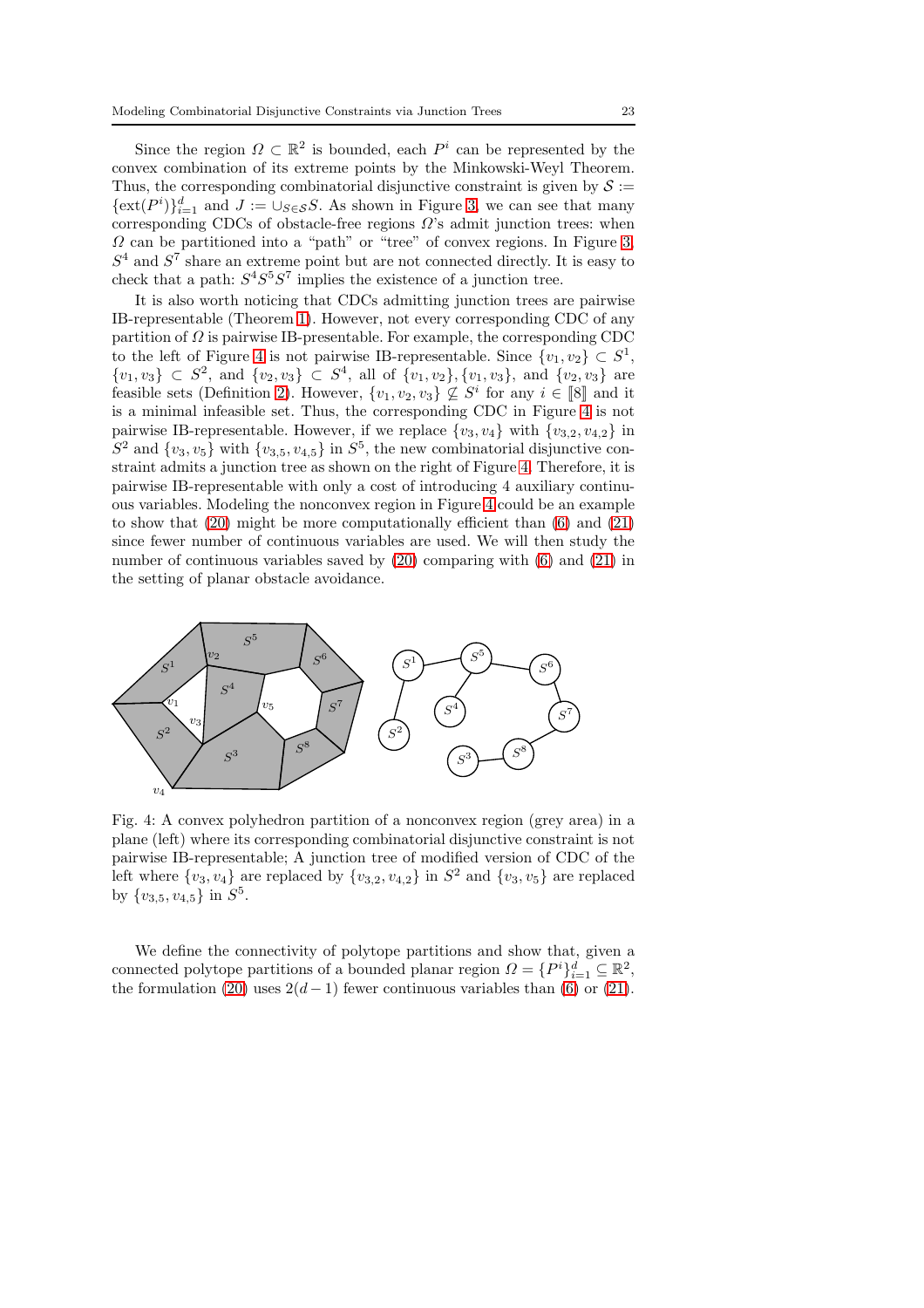Definition 8 (Connectivity of Polytope Partitions) Take bounded  $\Omega \subseteq$  $\mathbb{R}^2$  and a polytope partition  $\{P^i\}_{i=1}^d$  of  $\Omega$ , i.e. relint $(P^i) \cap$  relint $(P^j) = \emptyset$  and  $\Omega = \bigcup_{i=1}^d P^i$ . We can construct a dual graph  $D$  of the polytope partition with a vertex set of  $\{P^i\}_{i=1}^d$  and  $P^i$  is adjacent to  $P^j$  if and only if  $|P^i \cap P^j| = \infty$ . We say the polytope partition  $\{P^i\}_{i=1}^d$  is connected if  $D$  is connected.

<span id="page-23-2"></span>**Theorem 7** *Given bounded*  $\Omega \subseteq \mathbb{R}^2$  *and a connected polytope partition*  $\{P^i\}_{i=1}^d$ *of*  $\Omega$ *, let*  $\mathcal{V} := \bigcup_{i=1}^d \text{ext}(P^i)$  *and*  $\mathcal{S} := \{S^i\}_{i=1}^d$  *where*  $S^i = \mathcal{V} \cap P^i$ *. The formulation* [\(20\)](#page-19-2) *for*  $\text{CDC}(\mathcal{S})$  *uses*  $2(d-1)$  *fewer continuous variables than* [\(6\)](#page-2-2) *or* [\(21\)](#page-20-1)*.*

*Proof* Let  $\mathcal{S}'$ ,  $\alpha$ , and  $\mathcal{T}'$  be the output of Algorithm [3](#page-19-0) given CDC( $\mathcal{S}$ ) and disjoint := False as inputs. As mentioned in Remark [2,](#page-20-3)  $(6)$  or  $(21)$  introduces  $w(\mathcal{T}')$  more continuous variables than [\(20\)](#page-19-2). Let  $\mathcal{K}_{\mathcal{S}}$  be the intersection graph of the disjunctive constraint  $CDC(S)$  and  $\mathcal T$  is a maximum spanning tree of  $\mathcal{K}_{\mathcal{S}}$ . Since  $\mathcal{T}'$  is a tree by replacing all the vertices  $S^i$  to  $S'^{,i}$  in the tree  $\mathcal{T},$  $w(\mathcal{T}') = w(\mathcal{T})$ . Since  $\{P^i\}_{i=1}^d$  is a polytope partition of  $\Omega \subseteq \mathbb{R}^2$ ,  $|S^i \cap S^j| \leq 2$ for any  $i \neq j$ . Hence,  $w(\mathcal{T}) \leq 2(d-1)$ .

On the other hand, let  $\mathcal{D}$  be the dual graph of  $\{P^i\}_{i=1}^d$ . Since  $\{P^i\}_{i=1}^d$ is a connected polytope partition of  $\Omega$ ,  $\mathcal D$  is connected. Thus, there exists a spanning tree subgraph of  $D$  and its corresponding spanning tree of  $K_S$  has a weight of  $2(d-1)$ . Since  $\mathcal T$  is a maximum spanning tree of  $\mathcal K_{\mathcal S}, w(\mathcal T) \geq 2(d-1)$ . ⊓⊔

Note that  $S<sup>i</sup>$  might contain elements other than all extreme points of  $P<sup>i</sup>$ . In computational geometry, partitioning the obstacle-free region  $\Omega \in \mathbb{R}^2$  to a smallest number of triangles (polytopes with three extreme points) is one of the most well-studied polygon partition problems [\[15\]](#page-24-24). In this setting, our new ideal formulation [\(20\)](#page-19-2) uses  $d+2$  continuous variables whereas [\(6\)](#page-2-2) or [\(21\)](#page-20-1) uses 3d continuous variables.

Corollary 3 *Given the same setting as Theorem [7,](#page-23-2) let* P i *be a polytope with three extreme points for all*  $i \in \llbracket d \rrbracket$ *. The formulation* [\(20\)](#page-19-2) *uses*  $d+2$  *continuous variables whereas* [\(6\)](#page-2-2) *or* [\(21\)](#page-20-1) *uses* 3d *continuous variables.*

## Acknowledgements

The authors would like to thank Hamidreza Validi for helpful discussion and comments.

## References

- <span id="page-23-1"></span>1. Adams, W.P., Henry, S.M.: Base-2 expansions for linearizing products of functions of discrete variables. Operations research 60(6), 1477–1490 (2012)
- <span id="page-23-0"></span>2. Amilhastre, J., Vilarem, M.C., Janssen, P.: Complexity of minimum biclique cover and minimum biclique decomposition for bipartite domino-free graphs. Discrete applied mathematics 86(2-3), 125–144 (1998)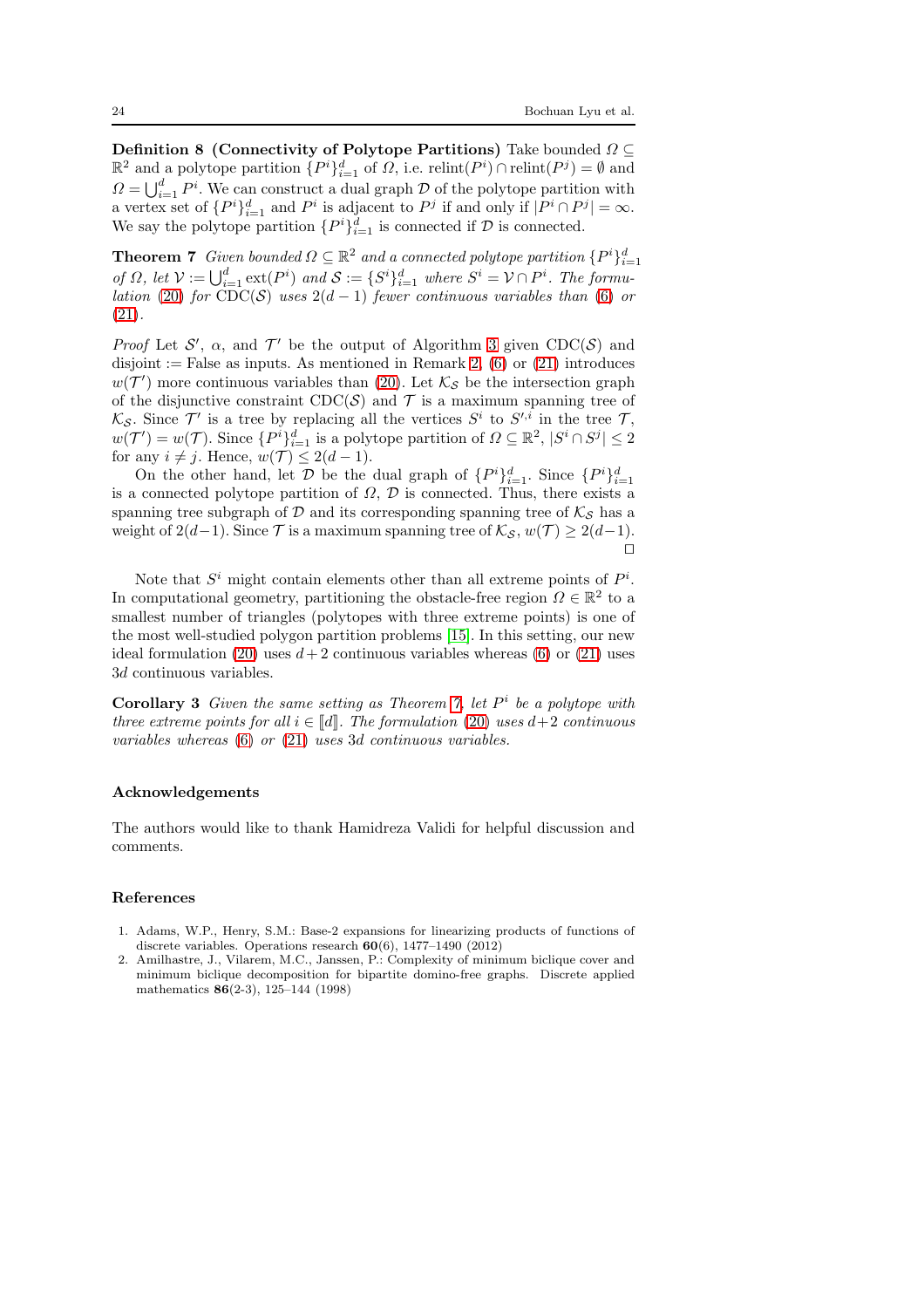- <span id="page-24-10"></span>3. Balas, E.: Machine sequencing via disjunctive graphs: an implicit enumeration algorithm. Operations research 17(6), 941–957 (1969)
- <span id="page-24-0"></span>4. Balas, E.: Disjunctive programming: cutting planes from logical conditions. In: Nonlinear programming 2, pp. 279–312. Elsevier (1975)
- <span id="page-24-2"></span><span id="page-24-1"></span>5. Balas, E.: Disjunctive programming. Annals of discrete mathematics 5, 3–51 (1979)
- 6. Balas, E.: Disjunctive programming: Properties of the convex hull of feasible points. Discrete Applied Mathematics 89(1-3), 3–44 (1998)
- <span id="page-24-17"></span>7. Beale, E.M.L., Tomlin, J.A.: Special facilities in a general mathematical programming system for non-convex problems using ordered sets of variables. OR 69(447-454), 99 (1970)
- <span id="page-24-8"></span>8. Bertsimas, D., Shioda, R.: Algorithm for cardinality-constrained quadratic optimization. Computational Optimization and Applications 43(1), 1–22 (2009)
- <span id="page-24-3"></span>9. Biegler, L.T., Grossmann, I.E., Westerberg, A.W.: Systematic methods for chemical process design (1997)
- <span id="page-24-19"></span><span id="page-24-15"></span>10. Bondy, J.A., Murty, U.S.R.: Graph theory. Springer (2008)
- 11. de Caen, D., Gregory, D.A., Pullman, N.J.: The boolean rank of zero-one matrices. In: Proceedings of the Third Caribbean Conference on Combinatorics and Computing, Barbados, pp. 169–173 (1981)
- <span id="page-24-14"></span>12. Chalermsook, P., Heydrich, S., Holm, E., Karrenbauer, A.: Nearly tight approximability results for minimum biclique cover and partition. In: European Symposium on Algorithms, pp. 235–246. Springer (2014)
- <span id="page-24-9"></span>13. Chang, T.J., Meade, N., Beasley, J.E., Sharaiha, Y.M.: Heuristics for cardinality constrained portfolio optimisation. Computers & Operations Research 27(13), 1271–1302  $(2000)$
- <span id="page-24-5"></span>14. Dai, H., Izatt, G., Tedrake, R.: Global inverse kinematics via mixed-integer convex optimization. The International Journal of Robotics Research 38(12-13), 1420–1441 (2019)
- <span id="page-24-24"></span>15. De Berg, M.T., Van Kreveld, M., Overmars, M., Schwarzkopf, O.: Computational geometry: algorithms and applications. Springer Science & Business Media (2000)
- <span id="page-24-6"></span>16. Deits, R., Tedrake, R.: Footstep planning on uneven terrain with mixed-integer convex optimization. In: 2014 IEEE-RAS international conference on humanoid robots, pp. 279–286. IEEE (2014)
- <span id="page-24-23"></span>17. Deits, R., Tedrake, R.: Efficient mixed-integer planning for uavs in cluttered environments. In: 2015 IEEE international conference on robotics and automation (ICRA), pp. 42–49. IEEE (2015)
- <span id="page-24-20"></span>18. Deo, N.: Graph theory with applications to engineering and computer science. Courier Dover Publications (2017)
- <span id="page-24-16"></span>19. Guo, K., Huynh, T., Macchia, M.: The biclique covering number of grids. arXiv preprint arXiv:1811.03396 (2018)
- <span id="page-24-12"></span>20. Huchette, J., Vielma, J.P.: Nonconvex piecewise linear functions: Advanced formulations and simple modeling tools. arXiv preprint arXiv:1708.00050 (2017)
- <span id="page-24-11"></span>21. Huchette, J., Vielma, J.P.: A combinatorial approach for small and strong formulations of disjunctive constraints. Mathematics of Operations Research 44(3), 793–820 (2019)
- <span id="page-24-13"></span>22. Jeroslow, R.G., Lowe, J.K.: Modelling with integer variables. In: Mathematical Programming at Oberwolfach II, pp. 167–184. Springer (1984)
- <span id="page-24-4"></span>23. Karuppiah, R., Grossmann, I.E.: Global optimization for the synthesis of integrated water systems in chemical processes. Computers & Chemical Engineering  $30(4)$ , 650– 673 (2006)
- <span id="page-24-18"></span>24. Kis, T., Horváth, M.: Ideal, non-extended formulations for disjunctive constraints admitting a network representation. Mathematical Programming pp. 1–39 (2021)
- <span id="page-24-21"></span>25. Kravitz, D.: Two comments on minimum spanning trees. The Bulletin of the ICA 49, 7–10 (2007)
- <span id="page-24-7"></span>26. Kuindersma, S., Deits, R., Fallon, M., Valenzuela, A., Dai, H., Permenter, F., Koolen, T., Marion, P., Tedrake, R.: Optimization-based locomotion planning, estimation, and control design for the atlas humanoid robot. Autonomous robots 40(3), 429–455 (2016)
- <span id="page-24-22"></span>27. Mellinger, D., Kushleyev, A., Kumar, V.: Mixed-integer quadratic program trajectory generation for heterogeneous quadrotor teams. In: 2012 IEEE international conference on robotics and automation, pp. 477–483. IEEE (2012)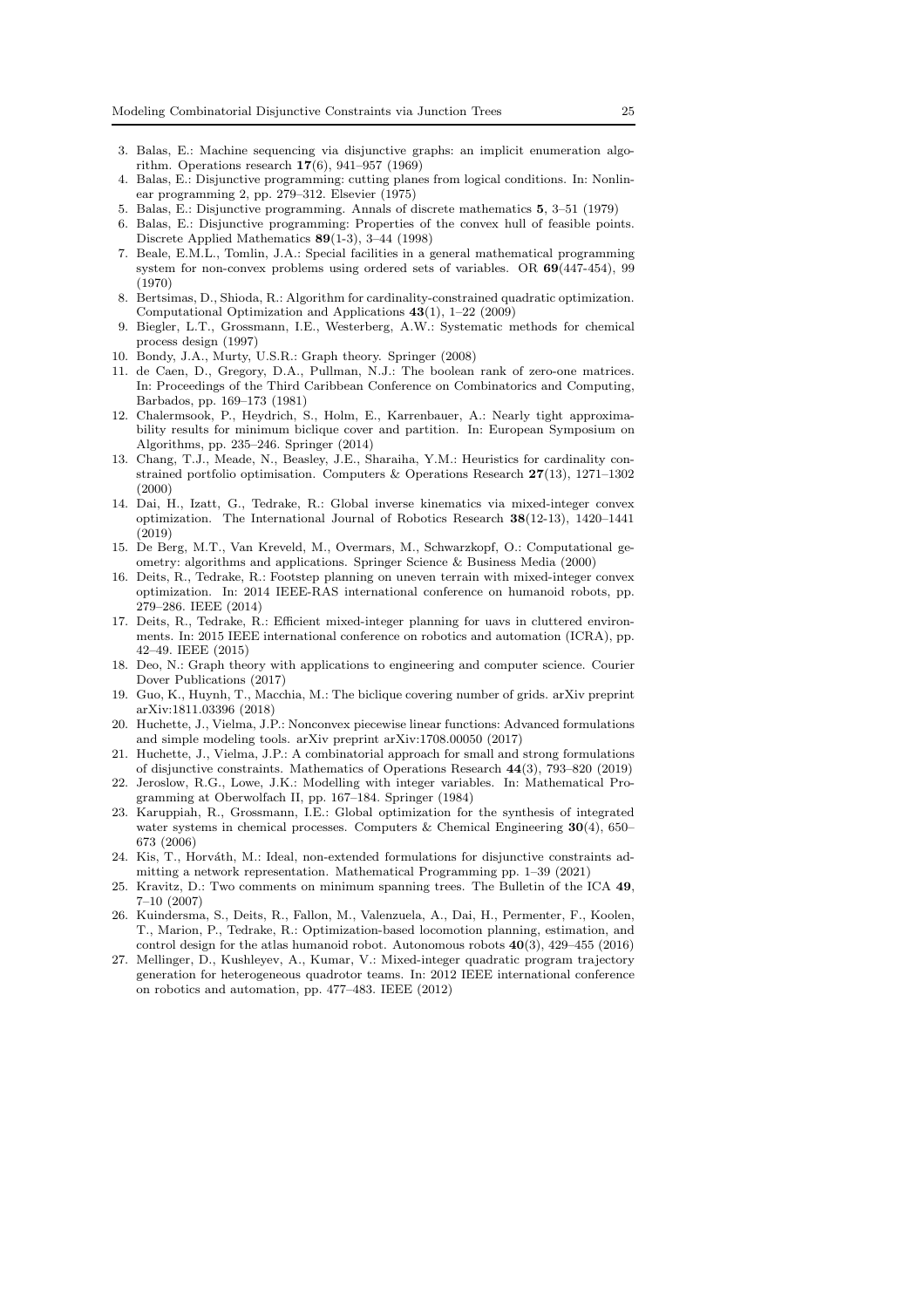- <span id="page-25-3"></span>28. Minkowski, H.: Allgemeine lehrsatze uber die konvexen polyeder. Nachr. Ges. Wiss. Gottingen, Math.-Phys. KL pp. 198–219 (1897)
- <span id="page-25-10"></span>29. Muldoon, F.M., Adams, W.P., Sherali, H.D.: Ideal representations of lexicographic orderings and base-2 expansions of integer variables. Operations Research Letters 41(1), 32–39 (2013)
- <span id="page-25-9"></span>30. M¨uller, H.: On edge perfectness and classes of bipartite graphs. Discrete Mathematics 149(1-3), 159–187 (1996)
- <span id="page-25-8"></span>31. Orlin, J.: Contentment in graph theory: covering graphs with cliques. In: Indagationes Mathematicae (Proceedings), vol. 80, pp. 406–424. Elsevier (1977)
- <span id="page-25-2"></span>32. Pinto, J.M., Grossmann, I.E.: A continuous time mixed integer linear programming model for short term scheduling of multistage batch plants. Industrial  $\&$  Engineering Chemistry Research 34(9), 3037–3051 (1995)
- <span id="page-25-13"></span>33. Prodan, I., Stoican, F., Olaru, S., Niculescu, S.I.: Mixed-integer representations in control design: Mathematical foundations and applications. Springer (2016)
- <span id="page-25-0"></span>34. Raman, R., Grossmann, I.E.: Modelling and computational techniques for logic based integer programming. Computers & Chemical Engineering 18(7), 563–578 (1994)
- <span id="page-25-12"></span>35. Tuza, Z.: Covering of graphs by complete bipartite subgraphs; complexity of 0–1 matrices. Combinatorica 4(1), 111–116 (1984)
- <span id="page-25-5"></span>36. Vielma, J.P.: Mixed integer linear programming formulation techniques. Siam Review 57(1), 3–57 (2015)
- <span id="page-25-6"></span>37. Vielma, J.P.: Embedding formulations and complexity for unions of polyhedra. Management Science 64(10), 4721–4734 (2018)
- <span id="page-25-11"></span>38. Vielma, J.P., Ahmed, S., Nemhauser, G.: Mixed-integer models for nonseparable piecewise-linear optimization: Unifying framework and extensions. Operations research 58(2), 303–315 (2010)
- <span id="page-25-1"></span>39. Vielma, J.P., Ahmed, S., Nemhauser, G.L.: A lifted linear programming branch-andbound algorithm for mixed-integer conic quadratic programs. INFORMS Journal on Computing 20(3), 438–450 (2008)
- <span id="page-25-7"></span>40. Vielma, J.P., Nemhauser, G.L.: Modeling disjunctive constraints with a logarithmic number of binary variables and constraints. Mathematical Programming 128(1), 49–72 (2011)
- <span id="page-25-4"></span>41. Weyl, H.: Elementare theorie der konvexen polyeder. Commentarii Mathematici Helvetici 7(1), 290–306 (1934)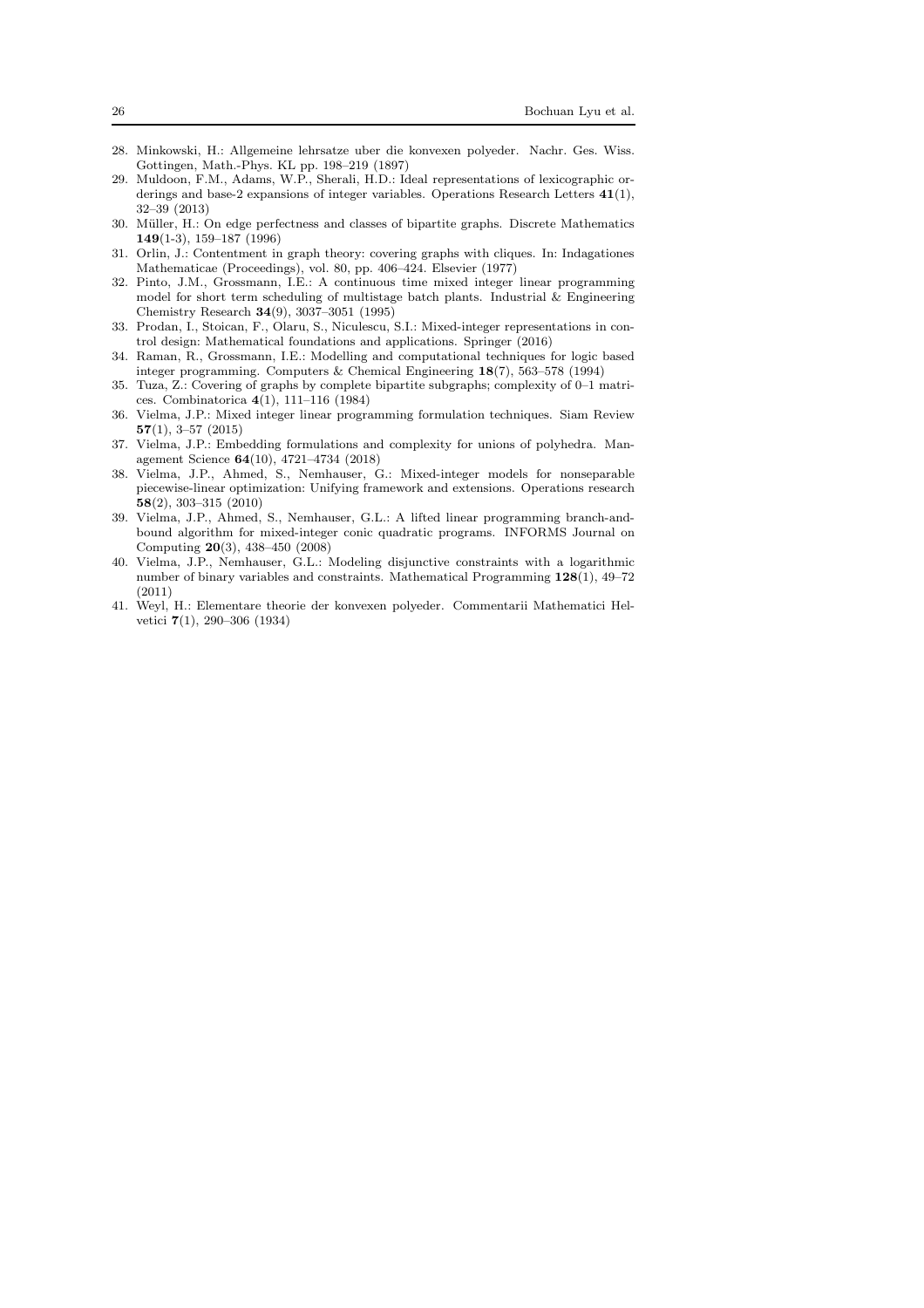## <span id="page-26-0"></span>A Proof for Lemma [5](#page-16-0)

*Proof* Since k is a finite positive integer, then there exists an integer b' such that  $k \leq 2^{b'} + 1$ . Thus, the total number of the bicliques is no larger than

$$
\sum_{i=0}^{b-1} \min\left\{2^i, \left\lceil \frac{k-1+2^{b-i-1}}{2^{b-i}} \right\rceil \right\} \le \sum_{i=0}^{b-1} \left\lceil \frac{k-1+2^{b-i-1}}{2^{b-i}} \right\rceil \tag{23a}
$$

<span id="page-26-1"></span>
$$
=\sum_{i=1}^{b} \left\lceil \frac{k-1+2^{i-1}}{2^i} \right\rceil \tag{23b}
$$

$$
= b + \sum_{i=1}^{b} \left\lceil \frac{k - 1 - 2^{i-1}}{2^i} \right\rceil \tag{23c}
$$

<span id="page-26-3"></span><span id="page-26-2"></span>
$$
\leq b + \sum_{i=1}^{b'} \left\lceil \frac{k-1-2^{i-1}}{2^i} \right\rceil \tag{23d}
$$

We switch the value of i to  $b - i$  in [\(23b\)](#page-26-1). In order to obtain [\(23d\)](#page-26-2), we prove it in two cases. If  $b' \geq b$ , since  $\left\lceil \frac{k-1-2^{i-1}}{2i} \right\rceil$  $\left\lfloor \frac{-2^{i-1}}{2^i} \right\rfloor \geq \left\lceil -\frac{1}{2} \right\rceil$  for all positive integer *i*, it is trivial to show the correctness. If  $b' < b$ ,

$$
\sum_{i=1}^{b} \left\lceil \frac{k-1-2^{i-1}}{2^i} \right\rceil = \sum_{i=1}^{b'} \left\lceil \frac{k-1-2^{i-1}}{2^i} \right\rceil + \sum_{i=b'+1}^{b} \left\lceil \frac{k-1-2^{i-1}}{2^i} \right\rceil \tag{24a}
$$

$$
\leq \sum_{i=1}^{b'} \left\lceil \frac{k-1-2^{i-1}}{2^i} \right\rceil + \sum_{i=b'+1}^{b} \left\lceil \frac{k-1}{2^{b'+1}} - \frac{1}{2} \right\rceil \tag{24b}
$$

$$
= \sum_{i=1}^{b'} \left[ \frac{k-1-2^{i-1}}{2^i} \right],
$$
\n(24c)

where [\(24c\)](#page-26-3) is obtained by the fact that  $k \leq 2^{b'} + 1$ .

Since  $k \leq 2^{b'} + 1$ , then we can find  $a_j \in \{0,1\}$  for  $j \in \{0,\ldots,b'-1\}$  such that  $k - 2 = \sum_{j=0}^{b'-1} a_j 2^j$ . Then,

$$
\sum_{i=1}^{b'} \left\lceil \frac{k-1-2^{i-1}}{2^i} \right\rceil = \sum_{i=1}^{b'} \left\lceil \frac{\left(\sum_{j=0}^{b'-1} a_j 2^j\right) + 1 - 2^{i-1}}{2^i} \right\rceil
$$
\n(25a)

$$
= \sum_{i=1}^{b'} \left[ \left( \sum_{j=0}^{b'-1} a_j 2^{j-i} \right) + 2^{-i} - \frac{1}{2} \right]
$$
 (25b)

<span id="page-26-4"></span>
$$
= \sum_{i=1}^{b'-1} \sum_{j=i}^{b'-1} a_j 2^{j-i} + \sum_{i=1}^{b'} \left[ \left( \sum_{j=0}^{i-1} a_j 2^{j-i} \right) + 2^{-i} - \frac{1}{2} \right]
$$
(25c)

<span id="page-26-5"></span>
$$
= \sum_{i=1}^{b'-1} \sum_{j=i}^{b'-1} a_j 2^{j-i} + \sum_{i=1}^{b'} a_{i-1}.
$$
 (25d)

We take out all the integer parts to get [\(25c\)](#page-26-4). For [\(25d\)](#page-26-5), we can show the correctness by proving that  $\left[\left(\sum_{j=0}^{i-1} a_j 2^{j-i}\right) + 2^{-i} - \frac{1}{2}\right] = a_{i-1}$ . We prove it by cases. If  $a_{i-1} = 0$ ,

$$
-\frac{1}{2} \le \left(\sum_{j=0}^{i-1} a_j 2^{j-i}\right) + 2^{-i} - \frac{1}{2} \le \sum_{j=0}^{i-2} 2^{j-i} + 2^{-i} - \frac{1}{2} = 0.
$$